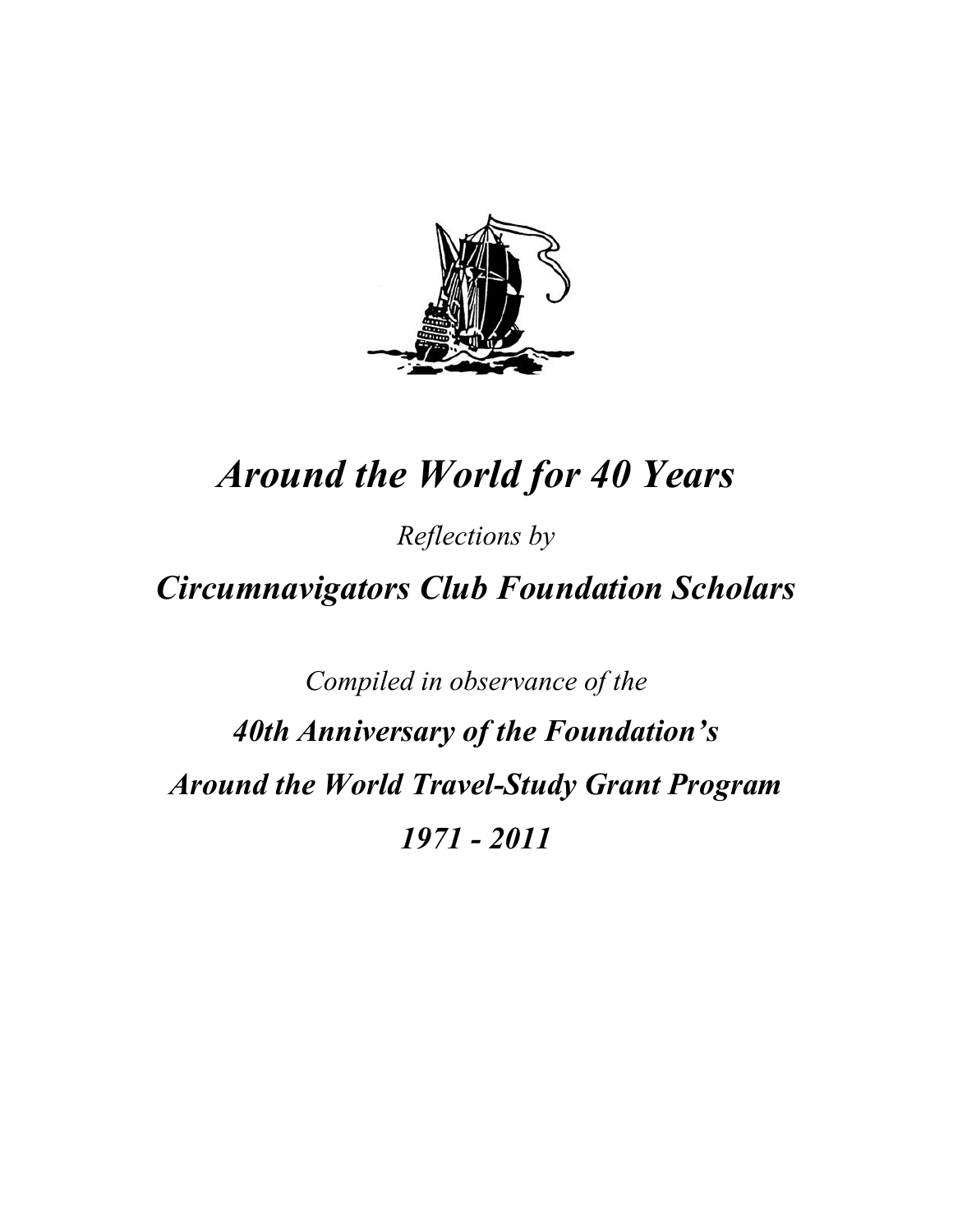# *Introduction*

The following reflections by a cross-section of Foundation Scholars are responses to a call for submissions in observance of the 40th anniversary of the Circumnavigators Club Foundation Around the World Travel-Study Grant Program. While four decades separate the first Scholar from the most recent, the themes that flow from their reflections on the impact that their grants have had on their lives are remarkably consistent. To a person, the Scholars credit their grants with having had profound influences on the course of their activities following their circumnavigations. The Foundation's leaders could scarcely have foreseen the incredible success that would result from their decision to redirect the Foundation's philanthropic efforts back in 1970. The grant program now encompasses a half-dozen leading universities with exceptional international programs, and has provided more than 110 students with the once-in-a-lifetime opportunity to plan and execute scholarly research projects while circumnavigating the globe, striving to further knowledge in a wide range of disciplines and promote international understanding. This remarkable achievement would not have been possible without the dedication of Chapter Foundation Coordinators and volunteers, university liaisons, Foundation headquarters, and - most of all - the generosity of members of the Circumnavigators Club, whose donations year in and year out provide the lion's share of funding for the grants, and to whom, as the following reflections attest, all Foundation Scholars owe a deep debt of gratitude.

*New York November 15, 2011*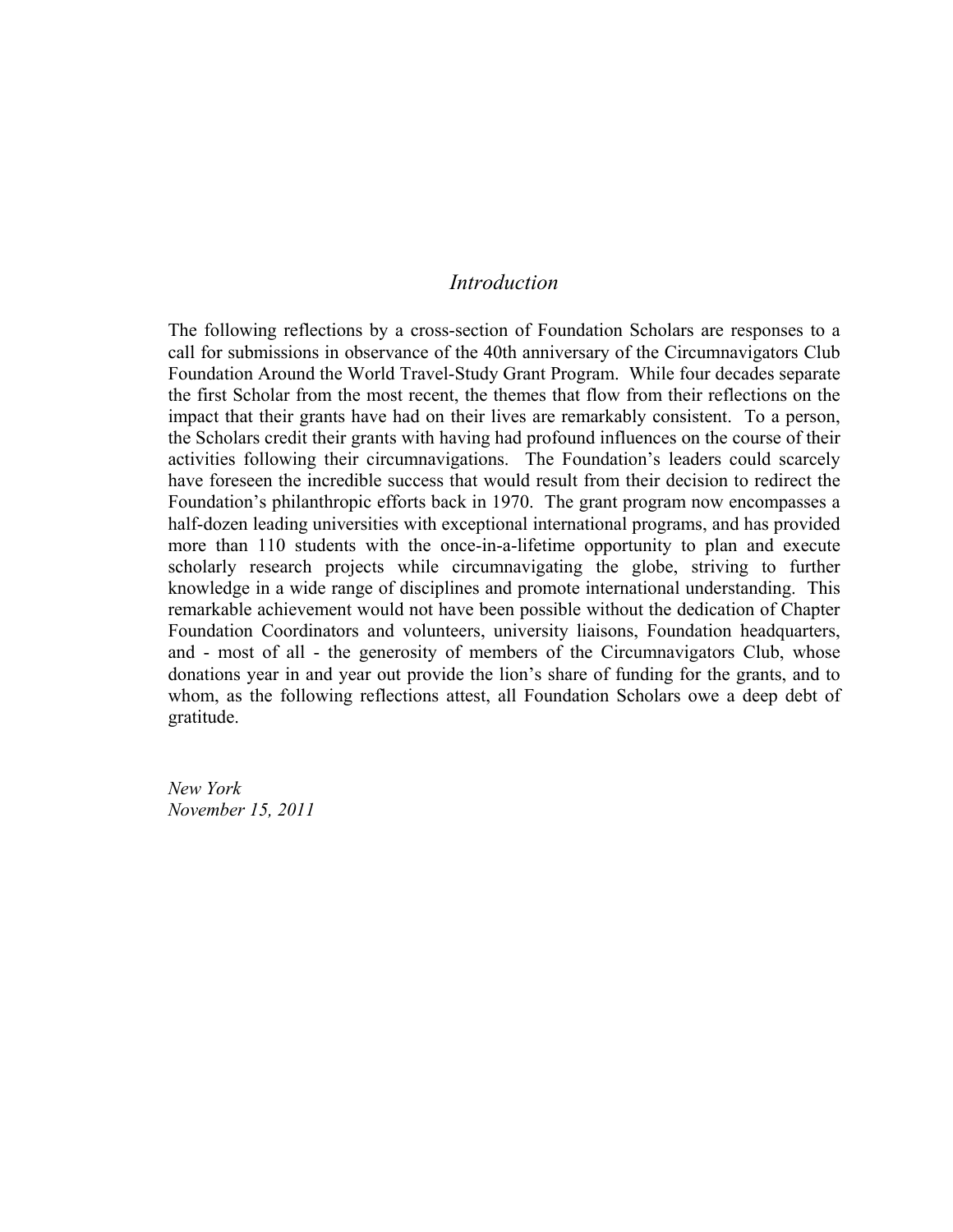**Gregory A. Rider** 



*Current occupation:* President, Rider Advisory Group

*Grant Year:* 1971

*Title of Project***:** "Image of America: The Psychological Impact of American Foreign Policy"

*Countries Visited***:** England, West Germany, East Germany, Poland, Hungary, Romania, Bulgaria, Turkey, Lebanon, Cyprus, Israel, Iran, Afghanistan, India, Nepal, Thailand, Singapore, Philippines, Taiwan, Hong Kong, Japan

# *How the grant has affected my life:*

The Foundation's around-the-world travel-study grant has had a tremendous impact on my life. It helped focus my already-considerable interest in international affairs and provided on-the-ground insight into the multitude of factors influencing interactions among nations at all levels - from education to commerce to diplomacy. Together with traveling overseas with a student group comprised of young people from 20 countries while in high school, the grant also was the impetus for a lifelong interest in international travel, which is shared by my family. Following my graduation from Georgetown, I joined an export management firm and was stationed in Caracas, Venezuela for three years. From Venezuela, I was transferred to Australia for two years until returning to the U.S. to pursue an MBA at Harvard Business School. Upon graduation, I married Kathy, a cross-cultural educator and inveterate globe-trotter and in her own right, and embarked upon a career in international finance. Over the course of the next dozen years I was the new-ventures assistant to an industrialist with global interests and was a general partner of three private investment funds with international activities. I traveled overseas extensively in the course of my work and completed four or five additional complete circumnavigations. I later joined a UK-based investment bank which was subsequently acquired by Merrill Lynch and spent a number of years at Merrill and later at Bear Stearns & Co. managing privatizations of large state-owned enterprises and global equity offerings for private companies in Latin America, Europe, and Asia. I retired from fulltime investment banking several years ago but continue to provide cross-border advisory services through my own firm, and, of course travel for pleasure with my family whenever I get the chance. I have been an officer and director of the Circumnavigators Club Foundation off and on for more than 30 years and am honored to have served as its president twice. Working with successive generations of Foundation Scholars and keeping up with friends in the Circumnavigators Club has been very gratifying and I am exceedingly proud to have been the "guinea pig" for the travel-study grant program 40 years ago.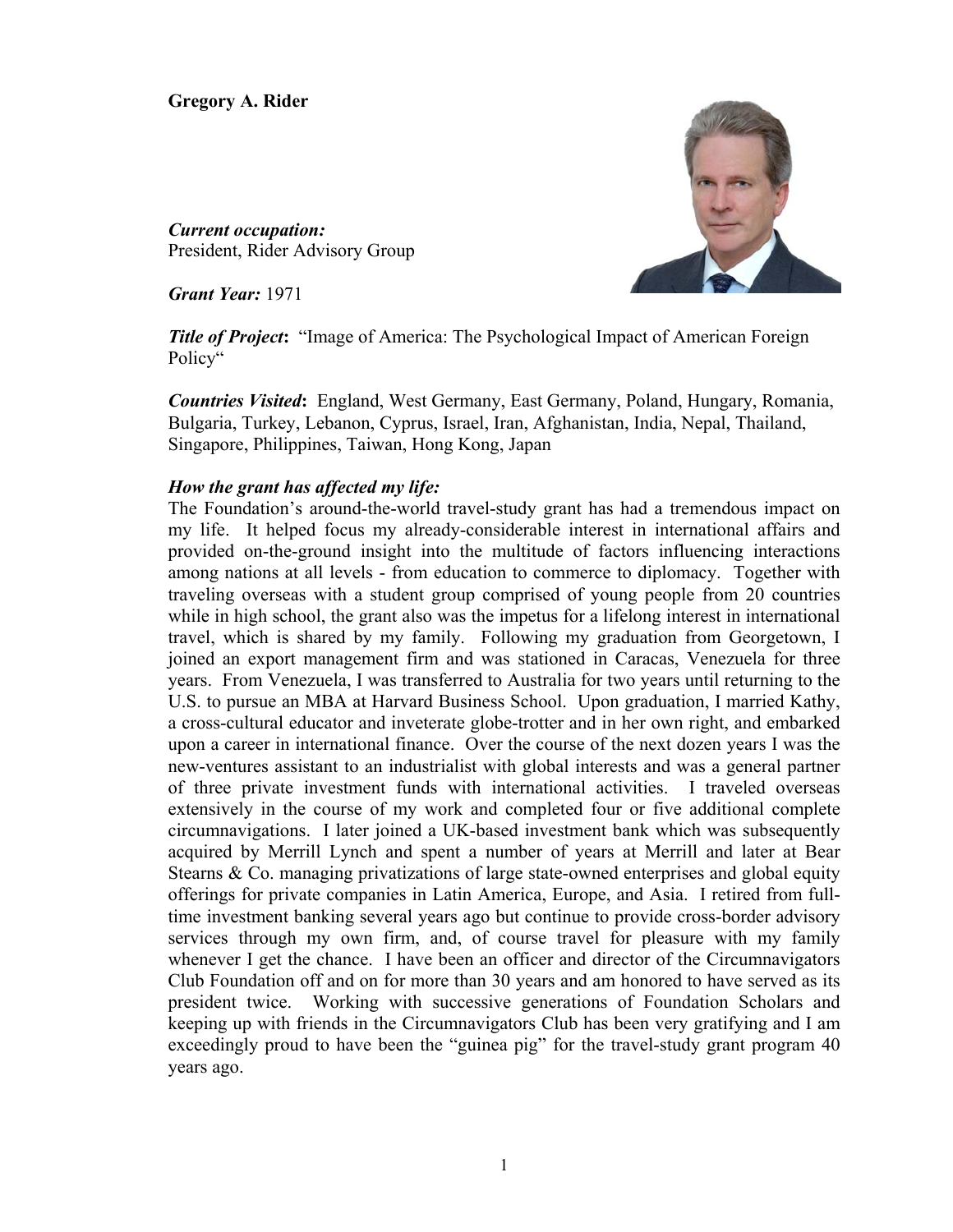*Current Occupation:*  Dean, International Business School Brandeis University



*Grant Year:* 1972

**Title of Project:** "Cultures of Nations and Their Effect on International Relations"

*Countries Visited:* Afghanistan, Bulgaria, Czechoslovakia, Germany, Hungary, India, Iran, Japan, Malaysia, Morocco, Nepal, Philippines, Poland, Portugal, Romania, Singapore, Spain, Taiwan, Thailand, Turkey, Yugoslavia

#### *How the grant has affected my life:*

This opportunity transformed my life. On both an intellectual and emotional level it stirred a desire to pursue an international career, to experience and understand multiple cultures and countries and to conduct research and business around the world. After that magical summer, I knew I would first pursue an international career, and later seek to give back by inspiring others to pursue international careers. After I completed my undergraduate degree at Georgetown's School of Foreign Service, I went on for my graduate degree at the Fletcher School of Law and Diplomacy at Tufts University. I received my M.A. in Law in Diplomacy. I was awarded research grants by the Shell Foundation and Organization of American States to conduct my doctoral research in Venezuela. The topic of my Ph.D. dissertation was "Energy Policy and Social Development in Venezuela." I worked for the Minister of Planning of the Republic of Venezuela and joined Bank of America's Caribbean Division economics department. I worked for the bank in Venezuela, Brazil, Miami, and San Francisco in economic policy research and corporate finance positions. During my years with the bank I traveled and worked in almost every country in the Western Hemisphere. After completing 20 years of service I entered higher education administration. I have held administrative positions at Michigan State University, San Jose State University, and at Brandeis University. I am currently Dean of Brandeis International Business School and hold the Martin and Ahuva Gross Chair in Financial Markets and Institutions. Throughout my career, I have been involved in organizations related to international relations, trade and commerce. My passions are international travel, Latin American history and culture, and international economics and finance. I enjoy morning runs and tasting ice cream around the world and throughout New England.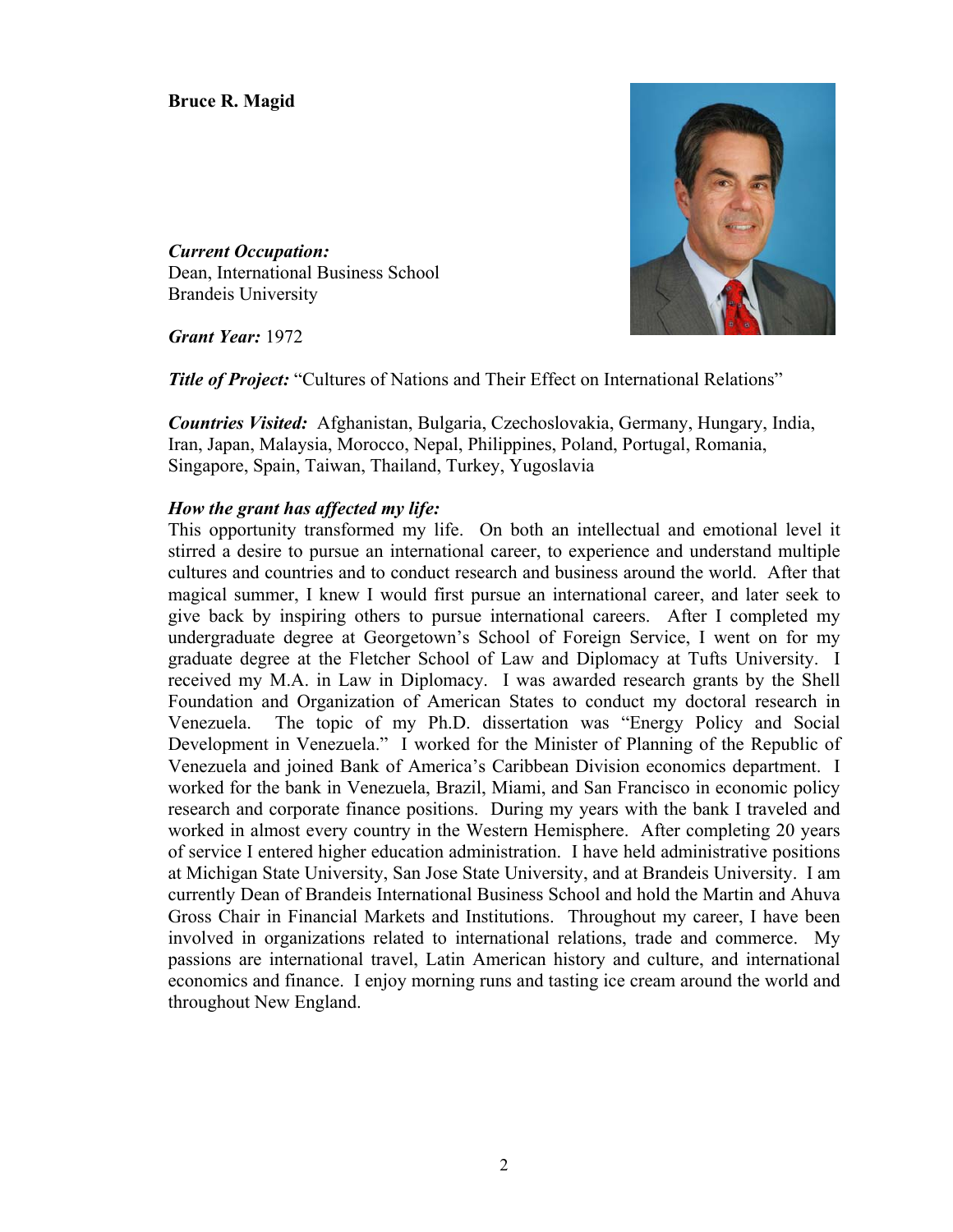# *Current Occupation:*

Retired in 2007 after a 30-year career in international finance, mostly at Bank of America and Moody's Investors Service, residing in New York City and London and also traveling all over the world for work, including two additional circumnavigations. Currently engaged in the study of landscape painting (both in the Southeast and Mountain West) and active in a local organization, Kentuckians for the Commonwealth, that is trying to mitigate the devastating effects of mountaintop removal in Appalachia.



# *Grant Year:* 1973

*Title of Project:* "The Influence of the Younger Generation in Cultures Outside the United States"

*Countries Visited*: United Kingdom, France, Germany, Czechoslovakia, Austria, Hungary, Romania, Egypt, Lebanon, Iran, Afghanistan, India, Nepal, Malaysia, Singapore, Hong Kong, Japan. Among the many memorable parts of this trip was being in Afghanistan during a military coup that ousted the last stable government that the country was to have for many, many years.

# *How the grant has affected my life:*

It is hard to pinpoint one thing among so many but, in my career in international finance, the ability to communicate effectively with non-U.S. individuals was extremely important; this is perhaps the most valuable benefit to me from the experience. Listening to others is crucial, and the travel-study grant helped me develop this skill.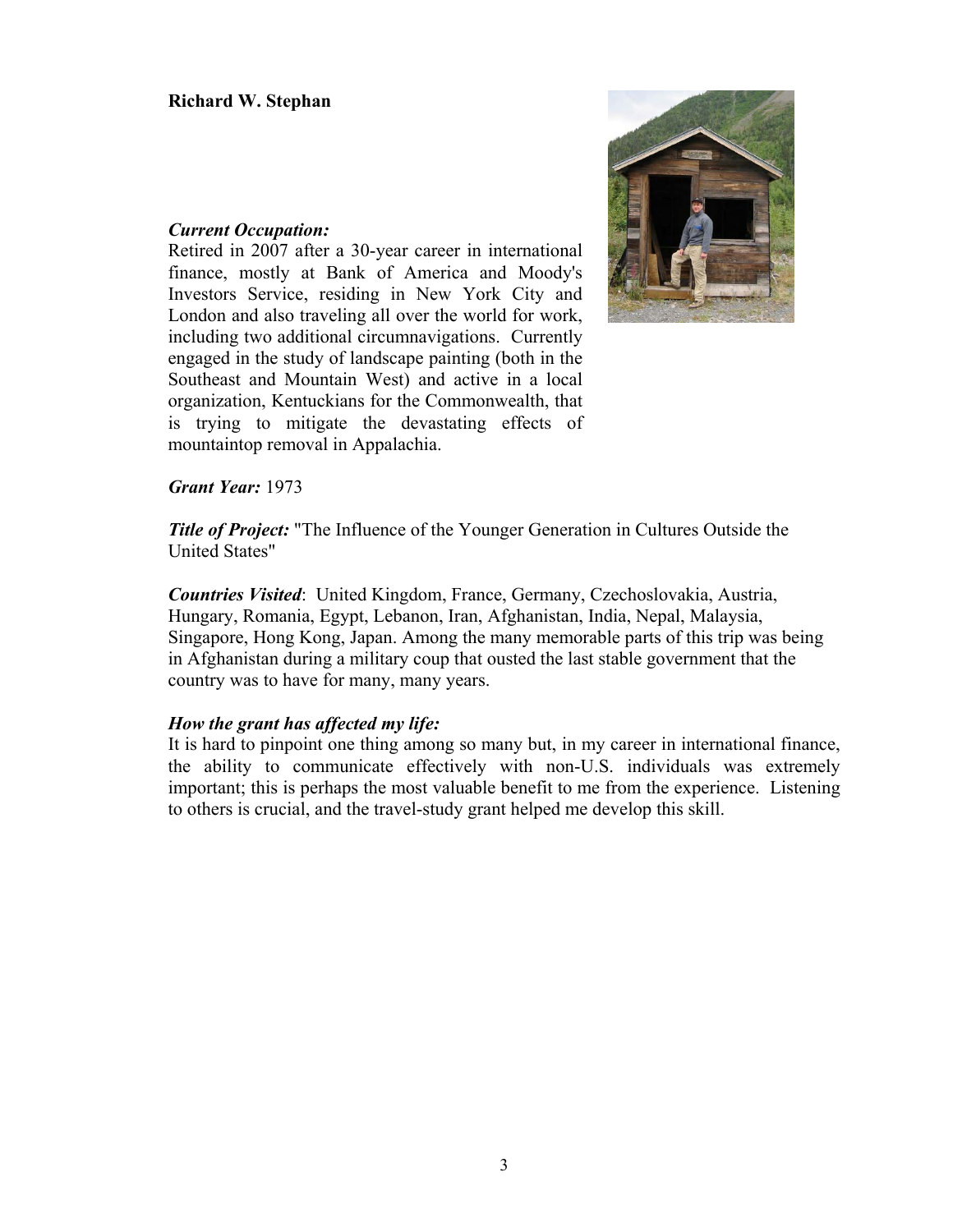# **Brian Evans**

*Current Occupation:*  President, Evans Consulting International, LLC

*Grant Year:* 1974

**Title of Project:** "The Grassroots of Nationalism"



*Places Visited*: Japan, Taiwan, Hong Kong, Thailand, Singapore, Malaysia, India, Bangladesh, Nepal, Iran, Egypt, Cyprus, Turkey, Greece, Yugoslavia, Italy, Vatican City, San Marino, Austria, Liechtenstein, Switzerland, Germany, Denmark, Sweden, Norway, Belgium, Netherlands, Luxembourg, France, United Kingdom, and Iceland.

# *How the grant has affected my life*:

This opportunity affected my life in profound and lasting ways. First of all, it enabled me to discuss a subject that was of intense personal interest to me and of major significance to the world at large with people from countries and cultures on three continents. Second, it taught me as much about myself as it did about my research topic, the grassroots of nationalism around the world. And third, it prepared me for a career of international service as an officer of the U.S. Government, as well as for a lifetime of international fellowship as a proud member of the Circumnavigators Club. Since my circumnavigation in 1974, I have tried to justify the Foundation's faith and trust in me by dedicating my life to public service with the U.S. Government and by contributing to the administration of the Foundation's grant program at my alma mater, Georgetown University's School of Foreign Service. After working as a foreign service officer, China analyst, and government contractor, I am now partnering with Laurie, my wife of 33 years, in our own firm, Evans Consulting International, LLC, with a focus on using our expertise in psychological type and cross-cultural communication to help individual and corporate clients meet a variety of personal and business challenges.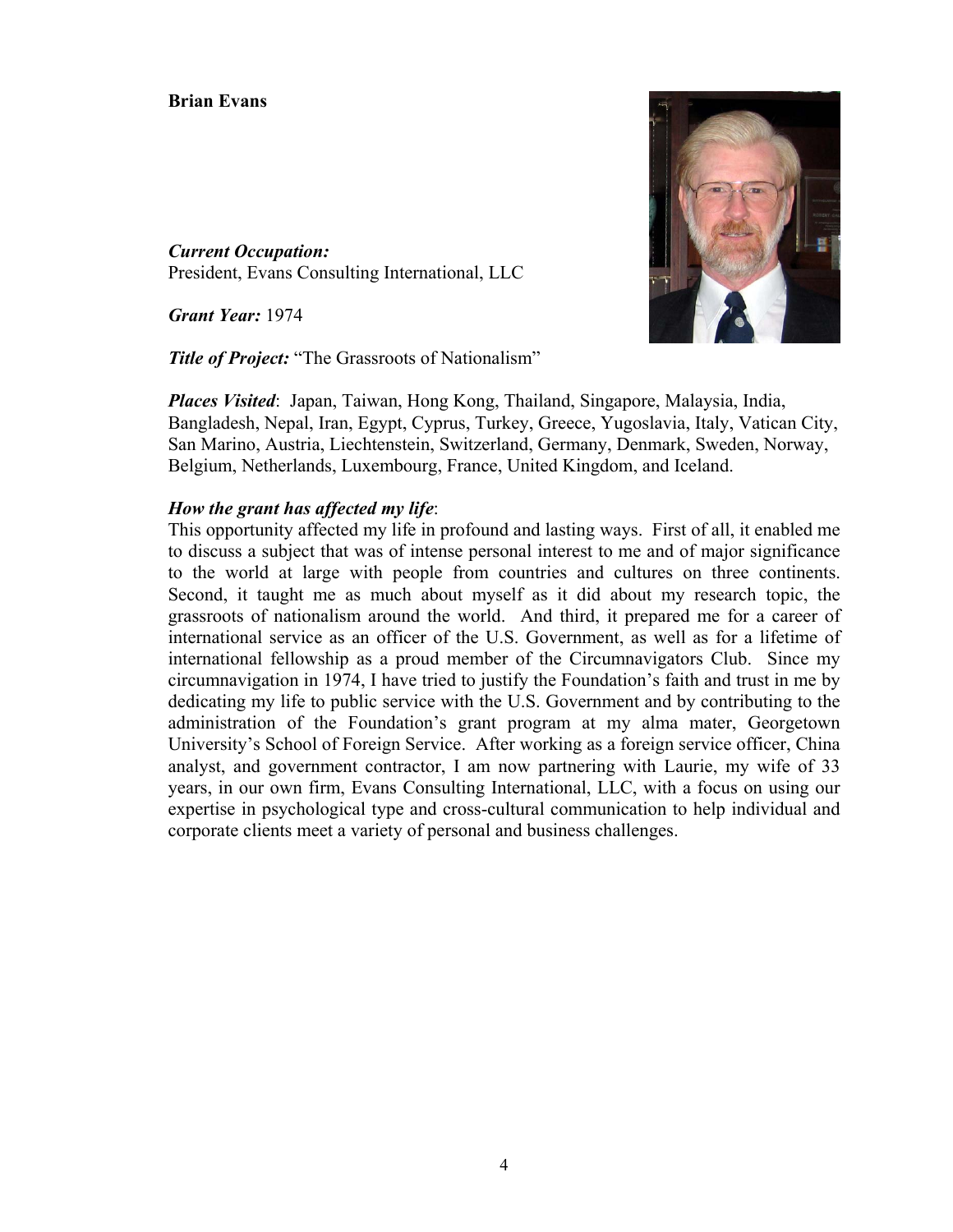**Jack Leslie** 



*Current Occupation:*  Chairman, Weber Shandwick

*Grant Year:* 1975

*Project Title*: "The Law of the Seas"

*Countries Visited*: Iceland, Norway, UK, France, Germany, Switzerland, Austria, Lebanon, Iran, India, Thailand, Singapore, The Philippines, Taiwan, Japan

# *How the grant has affected my life:*

The opportunity to experience so many cultures inspired me to seek a career with global scope. After eight years of working for Senator Ted Kennedy, on issues including foreign policy and trade, I joined a consulting firm in New York. My early assignments took me around the world working on electoral campaigns in new democracies. Later, the firm grew into a global agency and now has over 80 offices in most of the world's major markets.

# *Editor's note:*

In addition to rising to the chairmanship of one of the world's leading public-relations firms, Jack has distinguished himself in international affairs and public service as a member of the Council on Foreign Relations; a communications crisis advisor to domestic and foreign local, regional, and national agencies; an expert witness before the U.S. Congress; the White House-appointed Chairman of the U.S. African Development Foundation; a member of the Advisory Committee on Voluntary Foreign Aid of the USAID; the former Chairman of the Board for the USA and 2011 honoree of the UN refugee Agency (UNHRC) and participant in its missions to Afghanistan, Kosovo, and Tanzania; a member of the Board of Advisors of the Duke Global Health Institute; and the long-serving vice-president and a director of the Circumnavigators Club Foundation.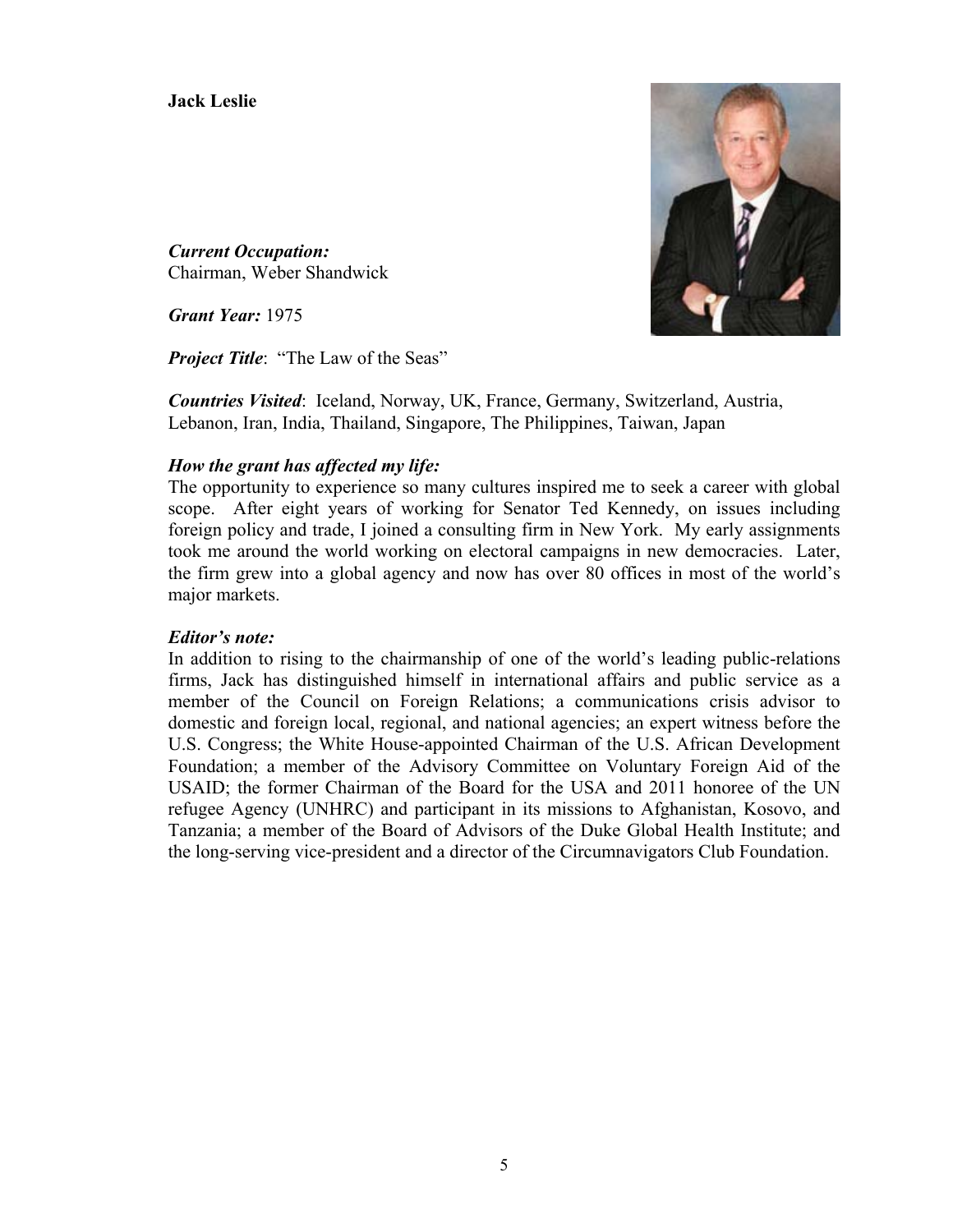**Henry (Hank) Shea** 



*Current Occupation:*  Senior Distinguished Fellow, UST School of Law Fellow, Holloran Center for Ethical Leadership Adjunct Professor, University of Arizona Rogers College of Law

*Grant Year:* 1977

*Title of Project:* "The Effects of Expropriation by U.S. Multinational Corporations in the Developing World"

*Countries Visited:* Visited Colombia, Peru, Bolivia, Brazil, Senegal, Kenya, Sudan, Egypt, India, Bangladesh, Thailand, Singapore, and Indonesia

# *How the grant has affected my life:*

My circumnavigation opportunity was probably the best educational experience of my life. It greatly expanded upon what I already had learned at Georgetown. Moreover, it taught me life lessons about the value of other beliefs and cultures, the wonders of friendship and hospitality, and the blessings of being a U.S. Citizen. My travels influenced my decision to attend a law school with an international reputation, serve in the U.S Army in a Pentagon position with international responsibilities, and continue to venture abroad whenever possible. Although I have spent much vacation time in about 20 countries since my circumnavigation in 1977, nothing will ever compare to that magical summer of setting out with backpack and sleeping bag, conducting more than 40 interviews in eight countries, and reveling in excursions to Machu Picchu, the Great Pyramid, and the Taj Mahal along the way. I still treasure memories of my trip and always will.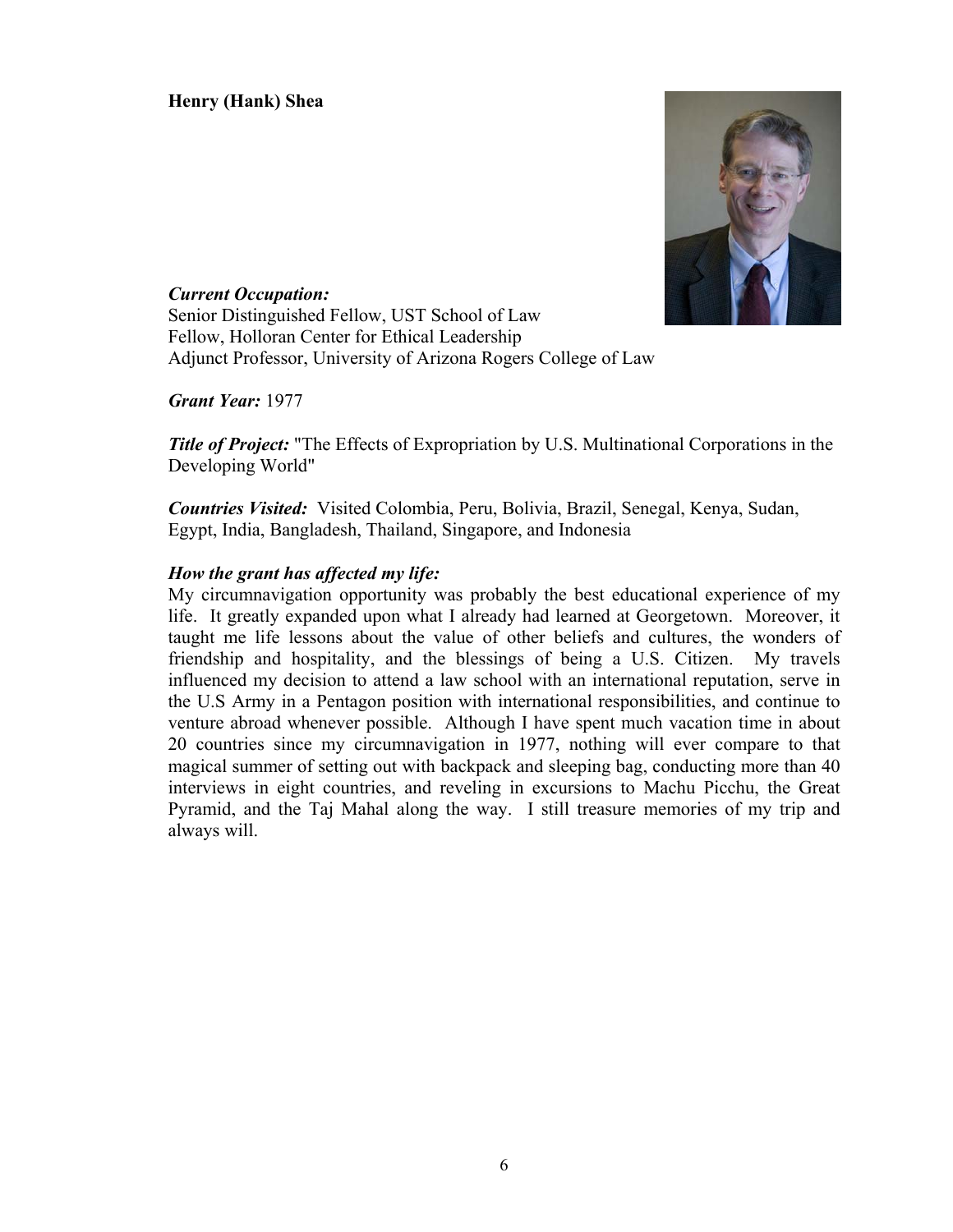#### **Ruth Barnhouse Story**

*Current occupation:*  Broker with Keller Williams International Realty

*Grant Year:* 1978

*Title of Project:* "Ending and Preventing World Hunger: A Study of Challenges and Successes"

# *How the grant has affected my life:*

My grant made it possible for me to visit a diverse group of agencies working to prevent and end world hunger. I was able to visit many of their ongoing relief and development projects and study non-profit vs. governmental agencies, whether or not they worked together, what they were able to accomplish, what challenges they faced, what they were doing well, what factors they were working to change, and what elements they saw that were ongoing issues they assumed would always affect their efforts. Writing the study and traveling to the locations to gather primary source material was invaluable. Interviewing such a diverse group of people, all working toward a similar goal, I gained insight that followed a consistent thread. The agencies with the highest level of success had focus and persistence, patience and cultural sensitivity, and a commitment to carrying out their plans with diligence, while remaining open to new ideas that would increase their effectiveness. They were passionate about design and innovation, but even more crucial, about the execution of ideas and ongoing evaluations based primarily on the feedback from those they wanted to help. This insight became a key part of the foundation for everything I have pursued since my circumnavigation. I worked for many years with World Vision International Relief & Development and was involved with many aspects of their ongoing work to prevent and end hunger. Marriage and the desire to have a stable and healthy family, led me to a shift in my choice of careers. Real estate allows me to have a flexible schedule, and the resources available to set aside time to volunteer helping children which will always be a passion for me. For the moment, I may be helping them with the "hunger to read," or their families with the "hunger to settle" in a land that offers freedom, without leaving their own cultures behind. I will continue to practice the thread I found common to success as I circumnavigated the globe: focus and persistence, patience and cultural sensitivity, a commitment to carrying out plans with diligence while remaining open to new ideas that will increase effectiveness, a passion for design and innovation, with a still higher priority placed on the execution of ideas and ongoing evaluations based primarily on the feedback from those I hope to help. My heartfelt thanks extends to the Circumnavigators Club for providing the opportunity that allowed me to gain this insight.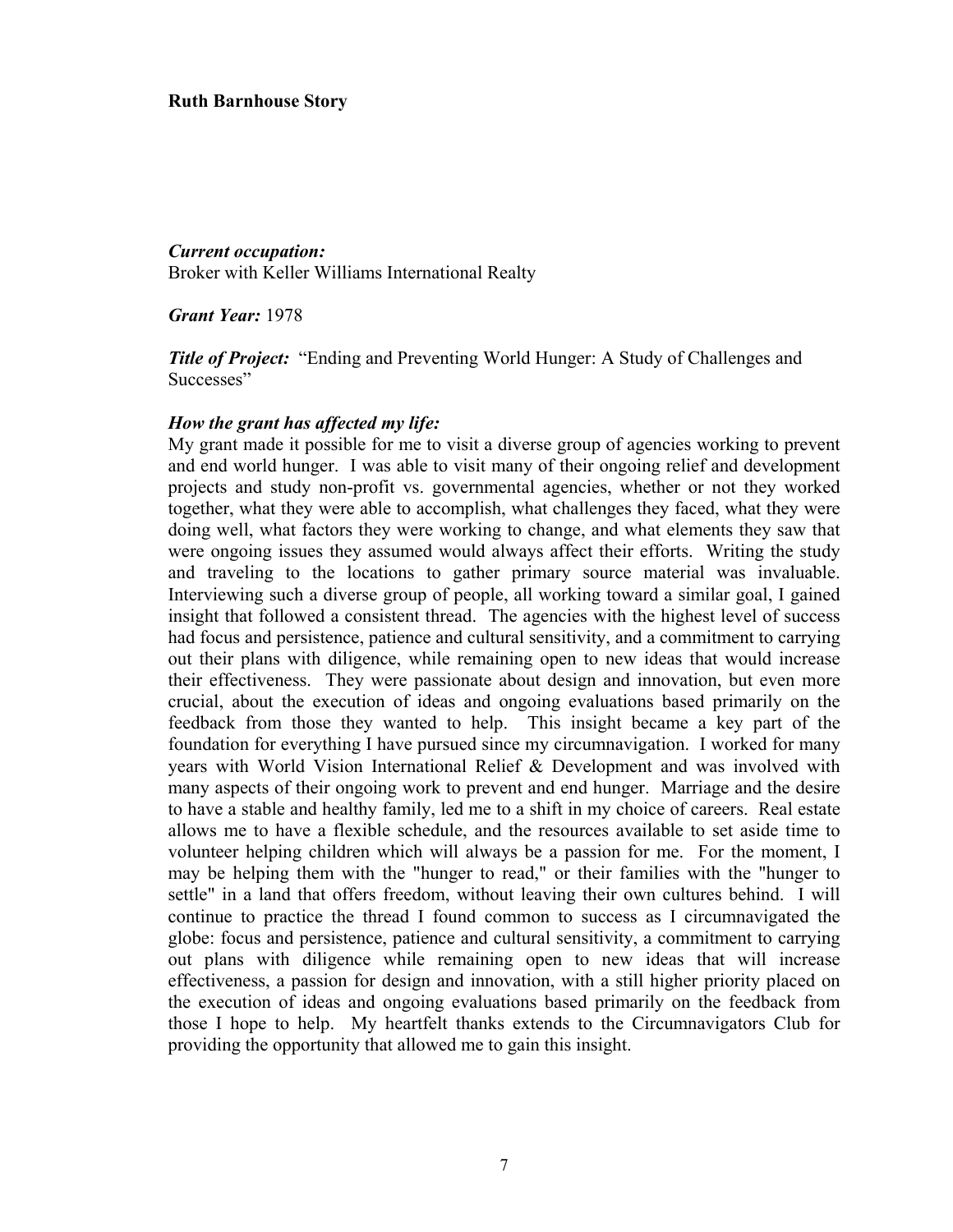**Jeffrey P. Kelly** 

*Current Occupation:*  Cyan Partners –Debt Investor

*Grant Year***:** 1979



*Title of Project:* "Is the Dollar Becoming Obsolete? A Study in International Monetary Reform"

*Countries Visited:* England, Belgium, France, Switzerland, Federal Republic of Germany, German Democratic Republic, India, Thailand, Singapore, Hong Kong, Japan

# *How the grant has affected my life:*

Wow!!! Being awarded the Circumnavigators Club Foundation grant for me turned out to be a life-changing event. It literally led me down personal and professional roads that have brought me tremendous joy and enrichment. Thirty-two years since my grant in 1979, I have countless fond friendships I've developed over the years from being an active member of the Circumnavigators Club. It was on my Foundation grant that I first visited Singapore, and Club members there, which led me to choose to work and live in Singapore years later and enjoy some of the happiest years of my life. From a professional standpoint, it greatly influenced my early career advising companies in international mergers and acquisitions. Notably though, it was the primary research process of conducting first-hand interviews of individuals from different countries around the world on the role of the U.S. dollar left an indelible mark on me of the value of seeking out and learning different points of view, particularly from those not in one's immediate circle, that I continue to draw upon today. I still cherish the memories of the selection process in Circum Ray Dinsmore's apartment overlooking the United Nations and the many memories from the actual trip, which of course ignited a love for even more journeys overseas that continue to this day with my family.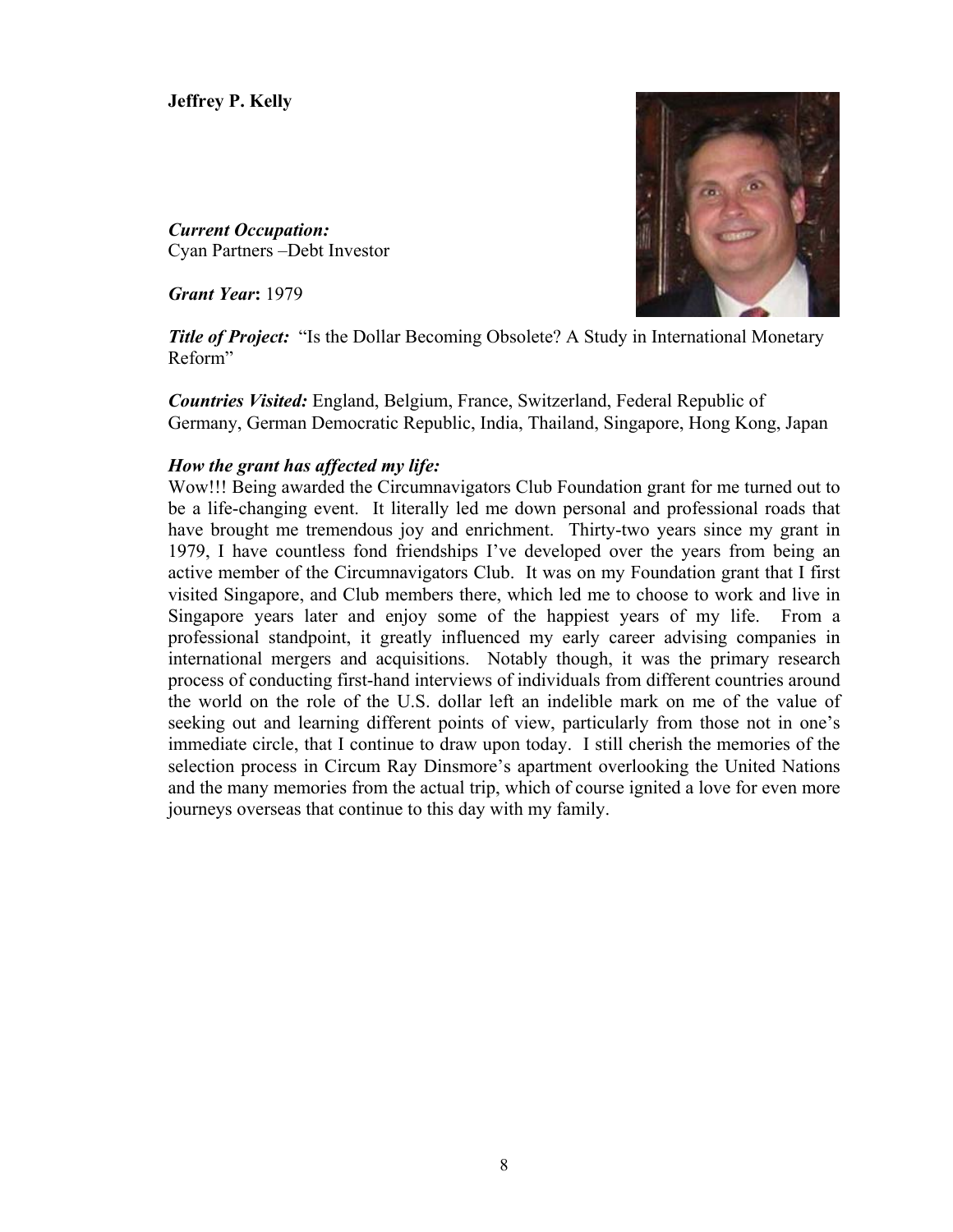# **Janet Strube**

*Current Occupation*: Financial manager for non-profit organization

*Grant Year:* 1980

*Title of Project:* "Alternative Energy Resources to Oil"



*Countries Visited:* Japan, Taiwan, Singapore, Indonesia, Thailand, India, Italy, Austria, Germany, Denmark, Belgium, and the Netherlands

#### *How the grant has affected my life:*

Over 30 years ago, the Circumnavigators Club Foundation honored me with a very rare opportunity - that was to circumnavigate the globe in one direction while studying about alternative energy sources. The alternative energy projects I visited ranged from hydroelectric in the mountains of Thailand, to biogas pig farms in Taiwan, solar projects in Indonesia, and coal powered plants in Germany. Since graduating from Thunderbird in 1981, I have held positions as an investment advisor for three different financial firms both domestic and abroad, enjoyed dabbling in my own antique business and pursuits, and currently am the financial manager for a non-profit organization, Audi Club of North America. When asked how the Circumnavigator scholarship has affected my life-it's simple, one word, DISCOVERY. There are many different ways to learn about our world, its people and its challenges. When given the opportunity to travel and engage with people of various cultures, religions, languages, etc., discovery becomes a two-way process, both theirs and ours. With every country a scholar visits, every person we meet, every step we take into a new place, we are afforded the opportunity to discover the world with our own eyes, and hopefully, help other people discover who we are as well. Many thanks to the Circumnavigators Club and its Foundation for their continued efforts to provide travel study grants to students.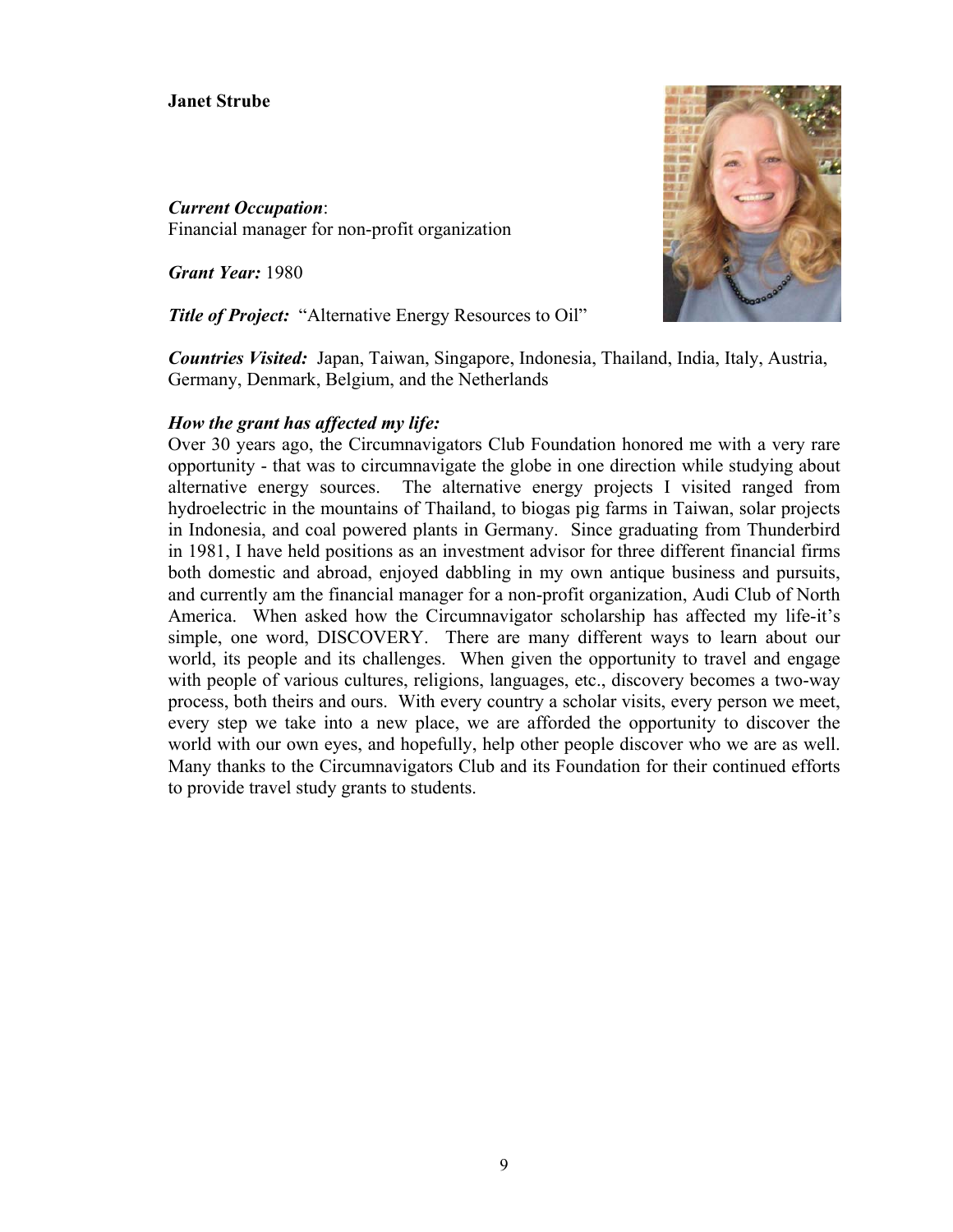**Glenn R. Leong**

*Current Occupation***:**  Attorney

**Grant Year:** 1985



**Title of Project: "Press Freedom & Responsibility: The Battle for the News"** 

*Countries Visited***:** United Kingdom, France, Yugoslavia, Turkey, Egypt, Israel, India, Singapore, Japan

# *How the grant has affected my life:*

Twenty-six years later, I shake my head in amazement: What an incredible opportunity and blessing I received from the Circumnavigators Club Foundation in 1985 to spend the summer researching and traveling round the world. My topic was "Press Freedom & Responsibility: The Battle for the News". Since that wonderful journey, I have carried several lessons and themes with me to this very day: *Be Thankful Where Your Feet Are* It's probably human nature to seek "better" opportunities, greater wealth and "better lives" elsewhere. But I quickly learned that that pursuit can be a fool's journey. I witnessed the warm hospitality of shopkeepers throughout Istanbul sharing tea with a backpacking stranger - no matter how dusty or simple their little shops were; the joy of children laughing and playing throughout the Middle East - no matter how impoverished they appeared to be; and the sense of accomplishment and professional pride among journalists in Singapore, New Delhi and Tokyo from getting "the scoop" - no matter how tight-lipped, restrictive, or difficult their governments were. In short, I learned that no matter how financially modest or challenging your circumstances, you can still obtain a level of contentment and satisfaction by being happy where your feet are. Take joy in the little things, and the rest will follow. *It's All About Community*Journalists and media personalities worldwide taught me to invest in, and reach deep into, the community. Develop your networks and sources. Feel the vibe of the community. And so I have. While I'm an attorney/sole practitioner in Orlando, Florida, I have also invested much in the Greater Orlando area, including serving as President for two years with the Asian American Chamber of Commerce of Central Florida; co-founding and serving as Inaugural President of the Greater Orlando Asian American Bar Association; providing years of pro bono service through the Orange County Legal Aid Society; and conducting civil rights restoration seminars with the ACLU. In the end, it's all about communities, and what we can do, together, to help them prosper and grow. *The Blessings of Liberty* Finally, I have to report something that I heard rather frequently in 1985 from reporters and journalists I interviewed worldwide. My interview subjects would often say, "They gave you money to do what?!? To research and travel? Only in America…." The lesson here is that no matter how much we, as Americans, complain about this, that and the other, we truly are blessed. Congratulations to the Circumnavigators Club Foundation on the  $40<sup>th</sup>$  anniversary of the travel-study grants and best wishes to my fellow travelers.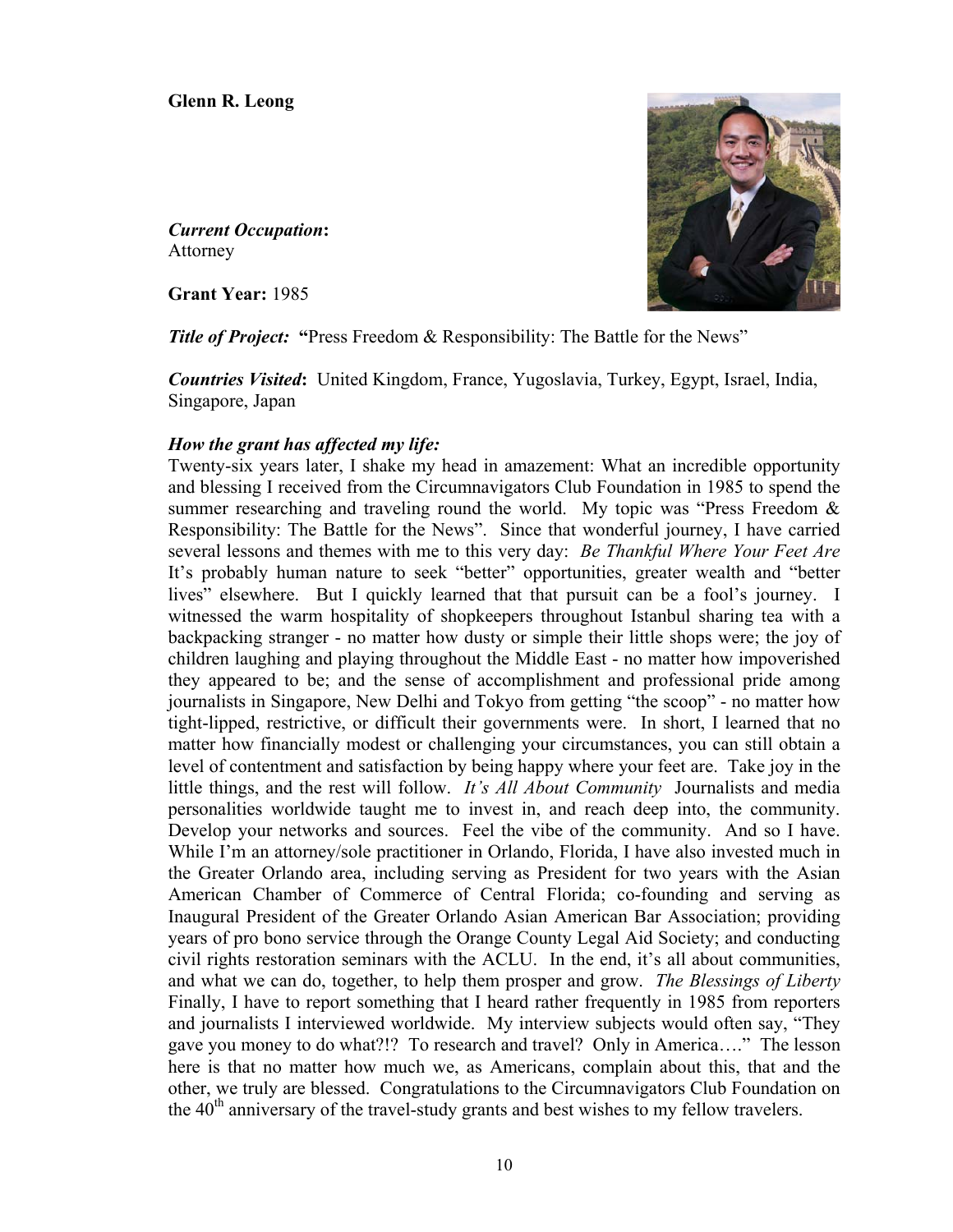**Judith A. Pojda**

*Current Occupation:* Nutrition Consultant/Actress

*Grant Year:* 1986



*Title of Project:* "Food Politics: An Analysis of the Mechanics of World Food Distribution Policies"

*Countries Visited:* Nigeria, Democratic Republic of the Congo (former Zaire), Kenya, India (including Kashmir and Leh), Singapore, Japan

# *How the grant has affected my life*:

Being awarded the Circumnavigators Club Foundation grant profoundly influenced the entire course of my life. After experiencing the poverty and hunger, especially among women in children in developing countries, and by analyzing the mechanics of a global food system, I knew I had to do something that "would leave the world a little better than I found it". Because of the Circumnavigators Club Foundation award I was given a full fellowship to Cornell University where I pursued my Ph.D. in International Nutrition and Communications. This led to my work on hunger issues overseas through agencies such as the United Nations World Health Organization, Catholic Relief Services, the U.S.Peace Corps, and Oxfam Netherlands. I worked in direct feeding programs as well as in policy analysis, and was the coordinator of the Agribusiness Accountability Initiative which addressed corporate power and concentration in the global food and agricultural system. Presently, I have created and now perform a solo theater show called "Minty Julep Goes to Foodieland". The show travels to universities, food conferences, and churches all over the country, and internationally. The show is coupled with an optional workshop on – you guessed it – "Food Politics: How to Make Food Distribution Policies Fair and Equitable". My entire life has been an outgrowth of the Foundation's travel grant for which I am so grateful.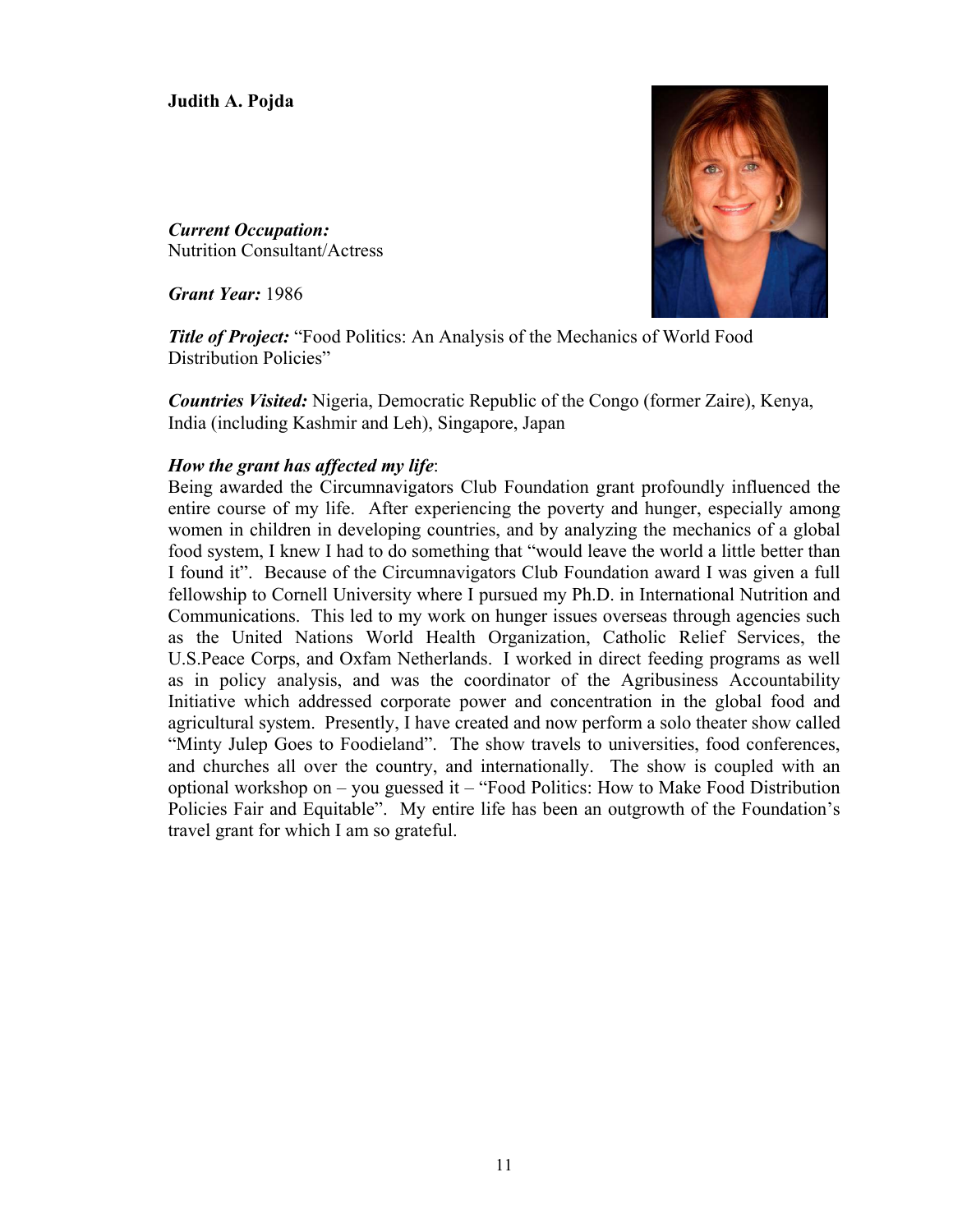# **Sharon Hudson-Dean**

*Current Occupation*  Foreign Service Officer, Department of State

*Grant Year*: 1989

*Title of Project*: "The Political Ramifications of National Language Policies"

*Countries Visited:* Canada, Japan, Singapore, Indonesia, India, Israel, Belgium, France, **Switzerland** 

#### *How the grant has affected my life:*

I could easily say that my Foundation scholarship launched me on the path to living abroad and moving and adapting to new cultures and challenging environments. I could also emphasize that it solidified my love of travel and for meeting people from far outside the middle class life of Allentown, PA that I grew up in. Or that the trip put up a wall between me and my peers – I either avoided talking about the second-class train ride through India and the interrogation at Ben Gurion airport, or I found new friends who traveled too, who didn't fear other languages, foreign airports and dodgy cheap hostels. But I think what it did most of all was give me that love of the original that is so rapidly disappearing from much of the world. I want to go places and see what is truly from there, what is unique to that history, what was made by hand through the creativity and drive that only exists in that place. It's sad that we have so little of this in the developed world anymore as consumer and popular culture blends into a universal "modern society." So as I've done my assignments in Zimbabwe, South Africa, Nepal, Russia, Georgia and Australia, I've looked for the local writers, fashion designers and artisans. But more than that, I've chased after the unique experiences – the weddings, funerals, political gatherings and religious commemorations. It is an honor to attend these events, just as it was an honor to be awarded my Foundation scholarship. And the ride's not over yet…. Thank you to all the Circumnavigator Foundation supporters who helped push me to this life and career.

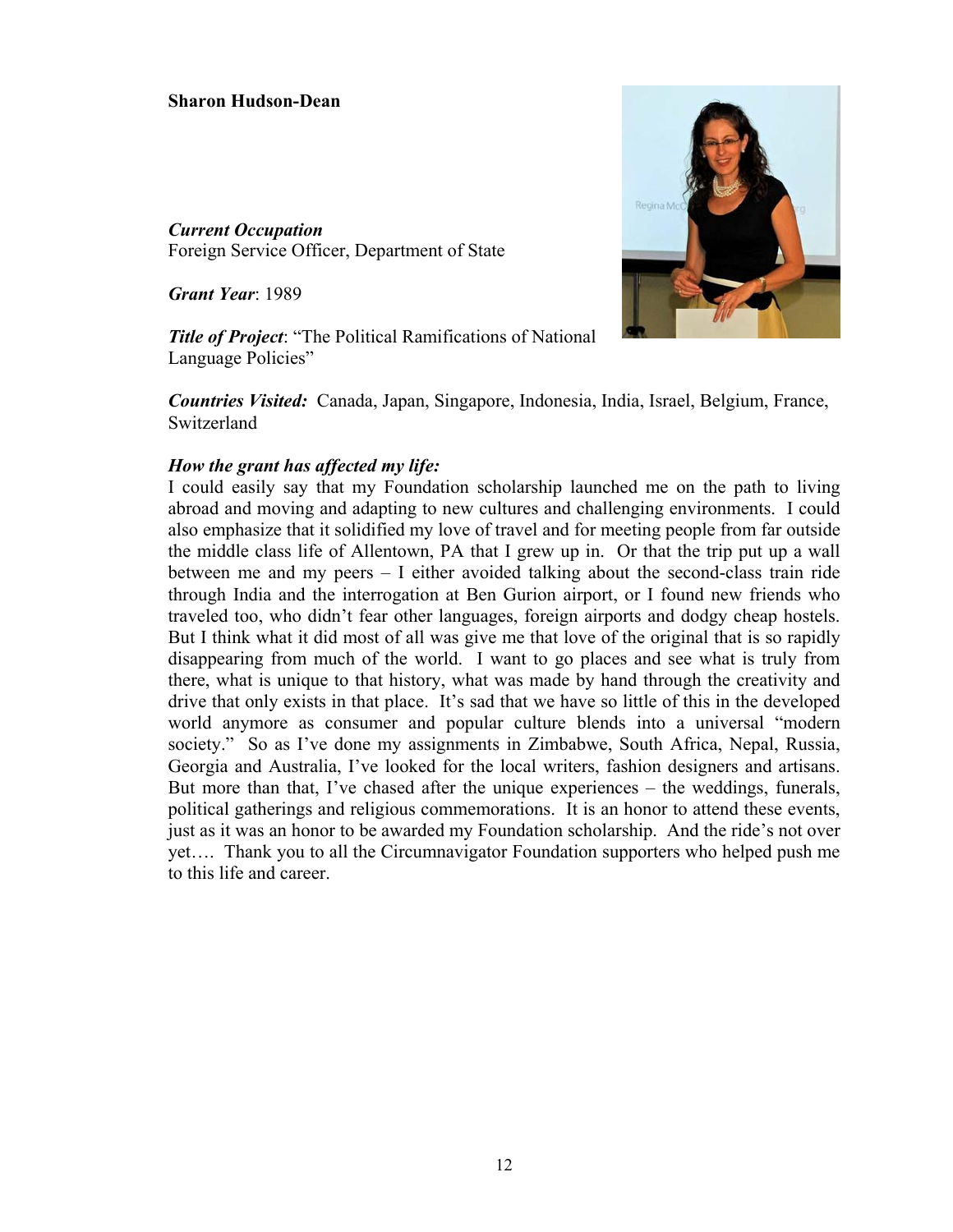# **Troy Trujillo**

#### *Current Occupation:*

Financial Reporting Consultant, SEC Reporting and Compliance

*Grant Year:* 1989

*Title of Project*: "How Government Affects Housing Around the World"

*Countries Visited:* Great Britain, Hong Kong, China, Japan, Australia, USA (Hawaii)

#### *How the grant has affected my life:*

I received my grant in 1989 and the experiences I gained from my travels have had an impact on all the days since that time. I will start off by saying I have only worked for three different companies since I graduated, all based in or near Colorado, and always in a financial or accounting related role. Fortunately, my work has positioned me to continually interact with the global community, both at home and abroad. I am delighted to be able to host international visitors in connection with my work, remembering how other people's hospitality benefited on my trip me greatly, even if just the smallest of gestures. My circumnavigation also has affected my subsequent international travels. Unfortunately, logistics and other considerations prevented me from visiting Latin America on my trip, but I have made up for that by travelling extensively there in the years since, including Mexico, Argentina, Chile, Uruguay, Columbia and Paraguay (I found the last two to be the most interesting). I learned during my grant-related travels to welcome the challenge of going to places less visited, and these countries reinforced that practice. I am a very cautious traveler, but I am pleased that in my travels I have been fortunate to meet very interesting people who have been very kind and helpful to me. The final way that my travels have affected me has to do with the changes in communications since my circumnavigation, as well as when I did my study abroad program in England. It is simply amazing that today you can arrive internationally and be able to instantly communicate with ease and at no or low cost either back home or anywhere really. The impact of the internet was a topic covered in 1999, and a topic I want to read about, but my point here is that international travel has been improved in so many ways thanks to changes in communications. My travels taught me to truly appreciate this change exponentially.So when I think about these affects I basically reflect back to the club's purpose to encourage global fellowship and understanding. I also look at the club's goal, "Through Friendship, To Leave This World A Little Better Than We Found It." I have practiced these in all the days since I returned from my own initial travels. If I ever had the chance to work in a foreign embassy or live abroad again, I would do so as it would be a great chance to continue to practice all these lessons learned. In the meanwhile, I look forward to my next international opportunity and interactions.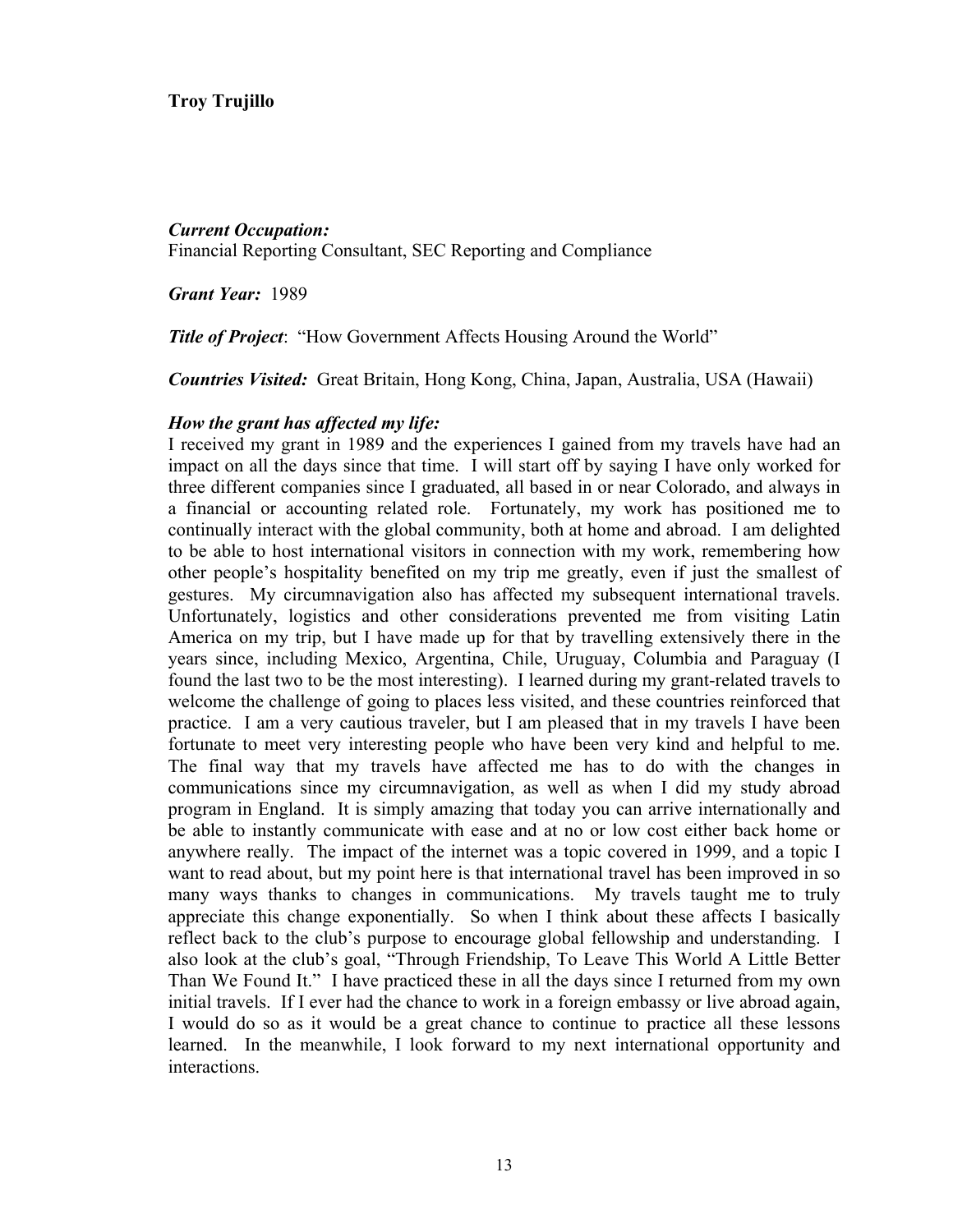# **Virginia J. Cheng**

# *Current Occupation:*

Senior Financial Officer, The World Bank, Treasury Operations

*Grant Year:* 1992

*Title of Project*: "Displaced Persons and Refugees in Countries of Transit: A review of conditions and structural support available to displaced persons and refugees in countries of transit while seeking permanent asylum"

*Countries Visited:* Switzerland, Italy, Greece, Singapore, Hong Kong, Philippines, Canada

# *How the grant has affected my life:*

The experience of my fellowship has resounded with me over the course of my career by emphasizing the importance of achieving a sense of "good." My study gave me perspective on everyday life when compared to the lives of so many people who were dealing with the profound changes and difficulties related to being displaced from their homes, largely the result of a lack of "good" in their home countries, for one reason or another. So much else pales in comparison. While I did not stay in the humanitarian sector for my career and instead entered finance, this need to achieve a sense of "good" led to me to first position, at the Federal Reserve Bank of New York, working for a public good, and eventually to my current position at the World Bank in Washington D.C., an organization which strives to alleviate the world of poverty. Although my study occurred nearly 20 years ago, the perspective it gave me to understand the world in a larger context and the need to achieve a sense of "good" has stayed with me, for which I am grateful.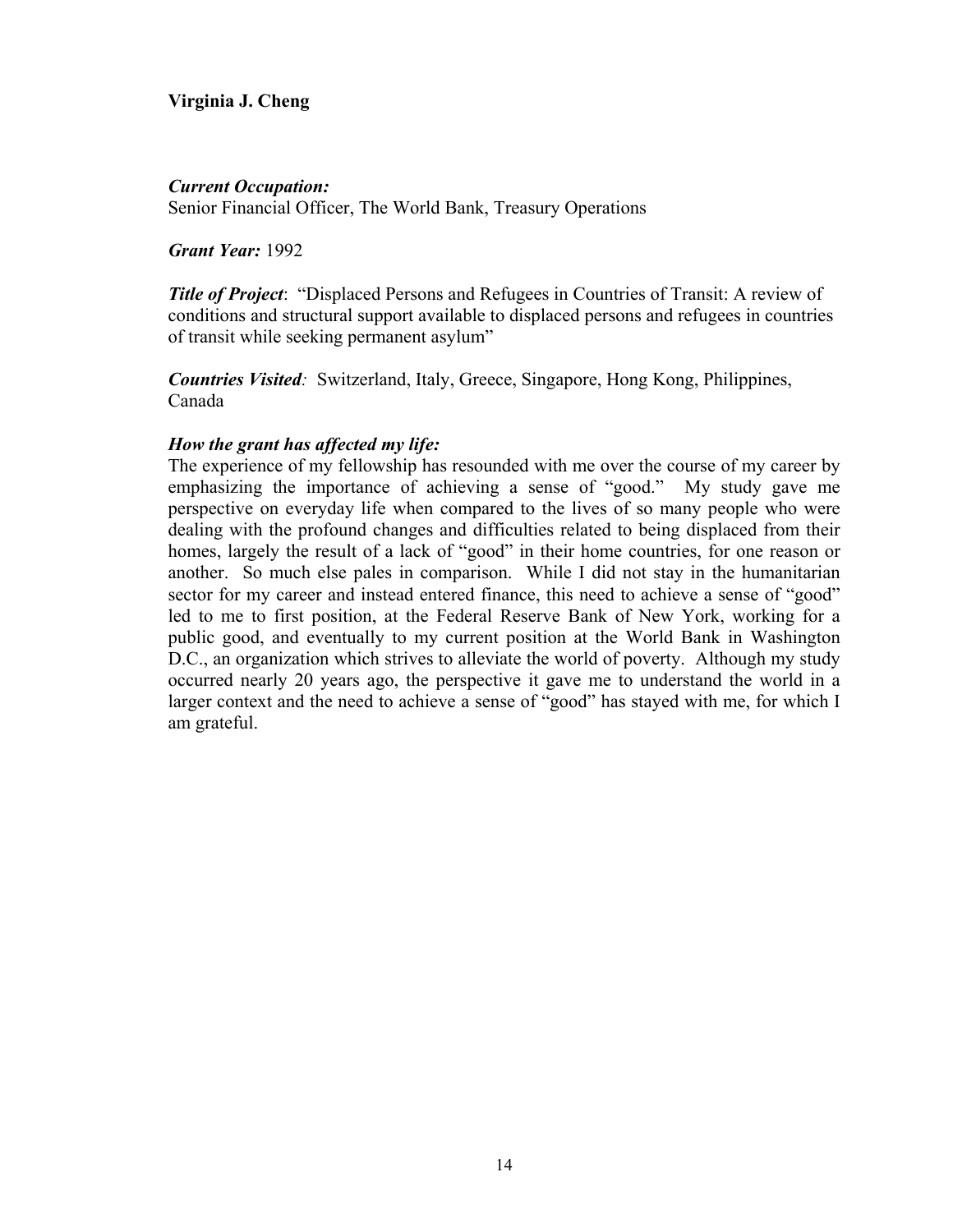# **Margaret (Giummo) Hutzel**

*Current Occupation:* Mother and Philanthropist

*Grant Year:* 1993

**Topic of study:** "Comparative Economic Systems"

*Countries Visited:* England, Cameroon, India, Thailand, China, Hong Kong

#### *How the grant has affected my life:*

My greatest journey since receiving my Around-the-World Study Grant has been life itself. Given the opportunity to travel while expanding my education was an immeasurable experience for which I will always be grateful. My focus of study, on the grant and in school, was developmental economics. I held a sincere interest in the plight of the people struggling through harsh economic and political change, in all regions of the globe. I was in awe of the possibilities that lay before them, and hoped to be a part of the change.Upon graduation, I set out to begin my career in my field of study. In a serendipitous turn, I decided to take a few months off to see New York City. When I got back to my "real life," so I thought, I would continue with my pursuit of international economic diplomacy. never made it back to my "real life". While pursuing my career in New York City, I married. I actually required that my future husband be interested in "intrepid travel" before I would consider him for marriage. I put him to the test, on a three week excursion through Iceland's interior. Today, he is as passionate a traveler as I am. We now live on the North Shore of Long Island, with our three young children.As an unintended stay-at-home mother, I began taking on a philanthropic role in our community. I have worked with local non-profits in helping raise much needed funding through planning events, and have now begun a private party planning service. Travel has remained an important part of my life and my parenting philosophy. Living amongst the excess and affluence of our community, my husband and I have made a conscious effort to expose our children to other standards of living. My three children are well travelled, all holding passports since birth. They all attend a Quaker-affiliated school, where diversity and community service are key components of their education. We hope this will become part of their standard of living, showing compassion and interest in the people and world around them, and leaving the world a little better than how they found it!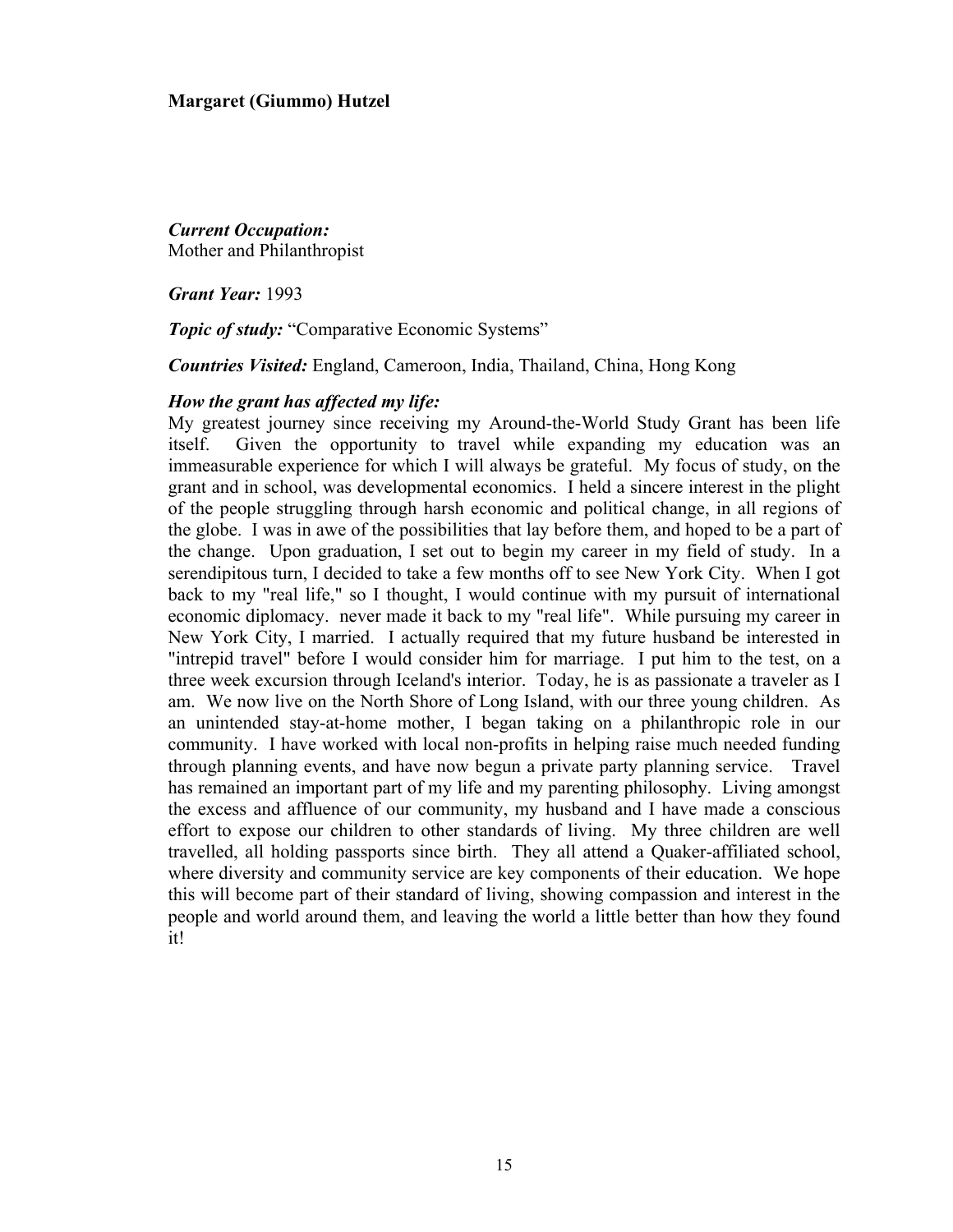# **Terena Cardwell**

*Current Occupation*  Travel Manager World Race Productions

*Grant Year:* 1996



*Title of Project:* Global Study of Primate Care and Research Facilities

*Countries Visited:* United Kingdom, The Netherlands, Germany, Indonesia, Thailand**,** Japan

# *How the grant has affected my life:*

This was my first trip abroad, and inspired a love of travel that has endured for over a decade. As a result of the new-found passion, I spend most of my 20s traveling around the world as a company manager for theatrical productions. With VEE Corp, I took Sesame Street Live to Europe, Australia, Canada and Korea. With the magician David Copperfield, I traveled throughout Europe and Japan. On my own I have cruised the Caribbean, the Mediterranean, and visited places such as Bali, New Zealand and Morocco. I also became a Certified Specialist of Wine and worked a season in Napa Valley. For the last two and half years, I have been working for "The Amazing Race", obtaining visas and film permits for this 8-time Emmy-winning reality program that circumnavigates twice a year, and brings audiences along for the ride. As a result, I think of my own circumnavigation and how it brought me here almost every day. I am also currently pursuing a Masters Degree in Negotiation, Conflict Resolution and Peacebuilding from California State University Dominguez Hills. The desire to help end intercultural conflict was also inspired by my experiences on my circumnavigation.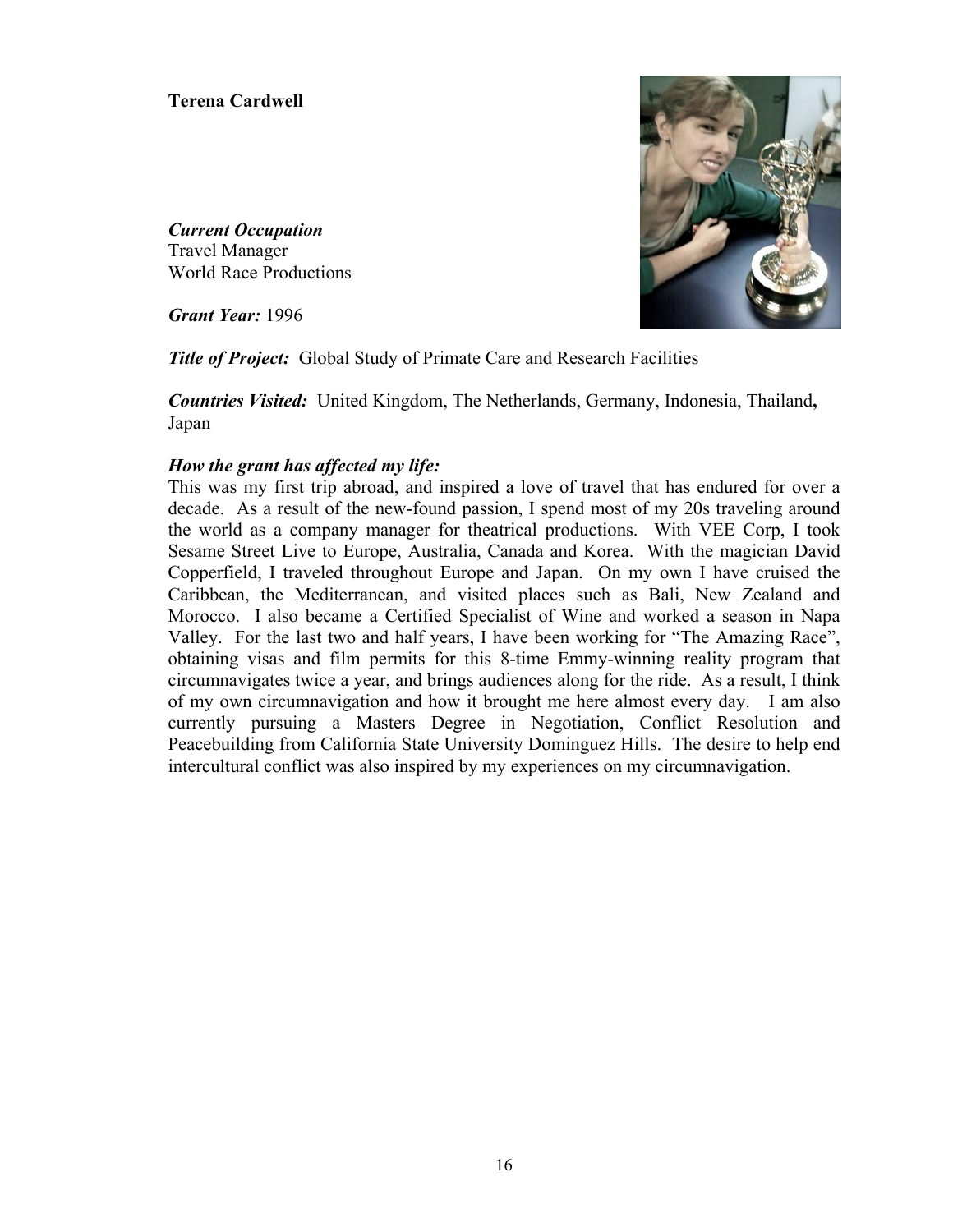#### **Isabel Dominicis Dewey**

*Current Occupation:*  Management Consultant, IBM

*Grant Year:* 1998

**Title of Project:** "Political Parties and Social Issues"

*Countries Visited:* Singapore, Malaysia, Greece, UK, Spain

#### *How the grant has affected my life:*

It made me more independent, made me appreciate our global differences and provided a true global outlook. After my trip, I graduated from Florida State, served as a lobbyist, then attended the University of Chicago to obtain a Masters in Public Policy. I was hired by IBM from Chicago to be a government consultant. My job has evolved and I am now the Content Services Lead for Global Business Services, the Consulting arm of IBM. I lead a team of 60 individuals globally as we collect intellectual capital and make it accessible to consultants worldwide. On the personal front, I married my high school sweetheart in 2001. We have three sons, Evan - age six, Daniel - age four, and Gabriel - 16 months. Needless to say, there's never a dull moment!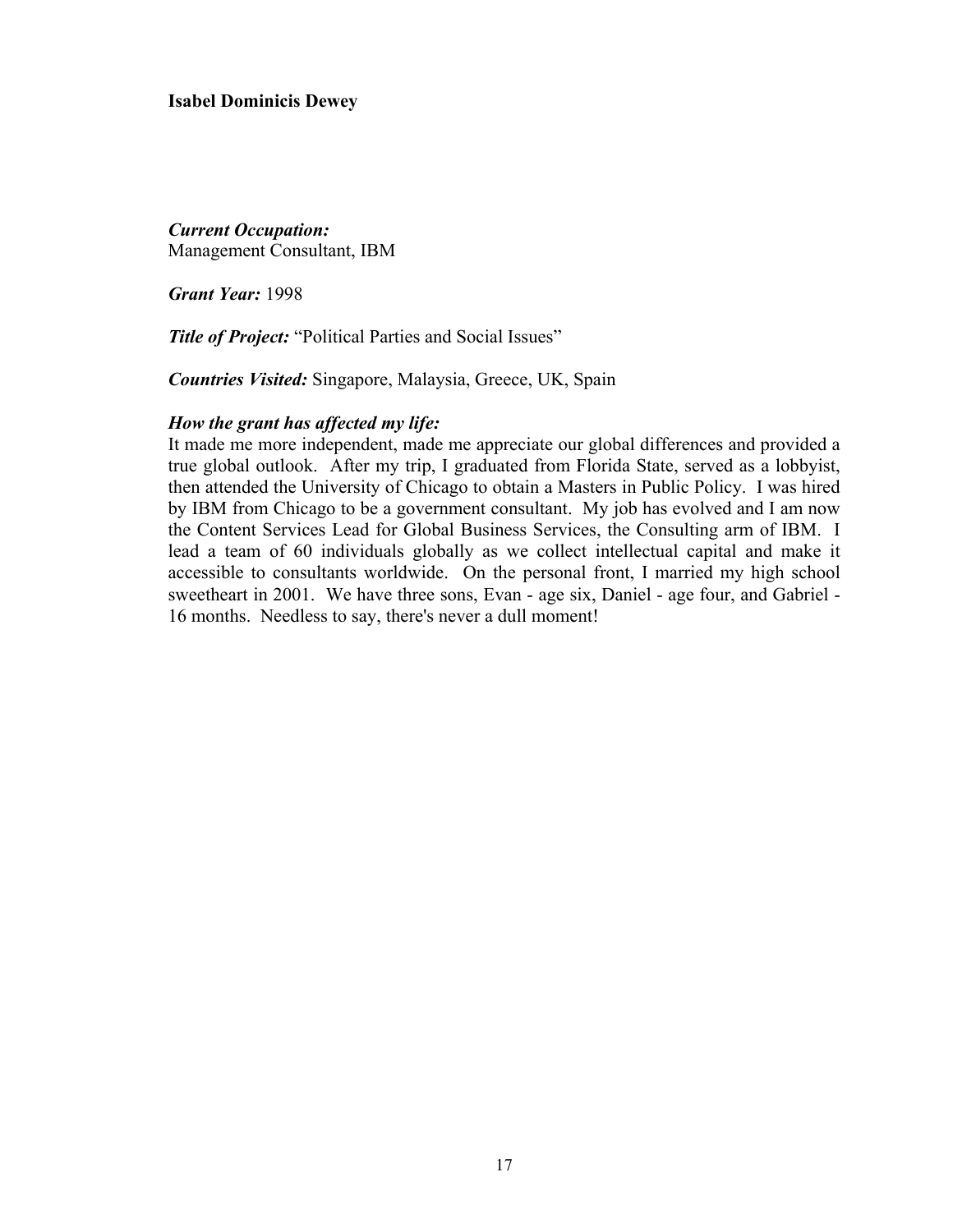#### **Karim Sadjadpour**

# *Current Occupation:*  Associate, Carnegie Endowment for International Peace

*Grant Year:* 1999

*Title of Project:* "The Internet's Impact on Global Communication"

*Countries Visited:* Italy, Sweden, Egypt, India, Singapore

#### *How the grant has affected my life:*

My circumnavigation around the globe in the summer of 1999 had a profound impact on my education, my career, and my life. As an undergraduate at the University of Michigan, I studied Political Science and film. I was interested in Latin America and Europe, and had studied and worked abroad in Mexico, Spain, and Italy. When I was awarded the grant, Al Thomas from the Michigan chapter gently suggested that I visit the Middle East. Though my parents hailed from Iran, I had never spent time in the Middle East and hadn't thought of visiting. I really admired Al and wanted to heed his wisdom, so I added Egypt to my itinerary. While each of the countries I visited was transfixing, the two and a half weeks I spent in Egypt were transformational. When I came back to the United States I began to read voraciously about the Middle East, especially Iran, which at the time appeared on the cusp of political change. I worked for two years at the National Geographic Society in Washington DC, and before commencing graduate school at the John Hopkins School of Advanced International Studies (SAIS) I spent the summer of 2001 traveling throughout Iran. Three weeks into graduate school at SAIS, September  $11<sup>th</sup>$  happened. If I had any looming doubts about my career path it kind of crystallized for me at that moment that I wanted to work on the Middle East, and U.S. foreign policy toward the Middle East. After finishing graduate school in May 2003, I took a job with an organization called the International Crisis Group—which seeks to prevent and resolve violent conflicts—based in Tehran. The experience of living and working in Iran was invaluable for me, but soon it became unsafe and I left in late 2005—shortly after Mahmoud Ahmaidnejad became president—after narrowly escaping imprisonment. In 2007 I joined the Carnegie Endowment for International Peace, the oldest think tank in the United States. My job often feels at the intersection of the worlds of government, academia, media, and above all policy. I frequently meet with officials from the White House and State Department, and have testified numerous times before Congress. I am also am able to participate in the public debate and discussion on U.S. foreign policy in the Middle East, in media outlets such as the New York Times, the Economist, NPR, CNN, and, my personal highlight, the Colbert Report. I can say with near certainty that none of this would have been possible had I never received the generous Circumnavigator's Club grant, and for that reason I am forever indebted to the organization, and for the wisdom that Al Thomas gave me a little over a decade ago.

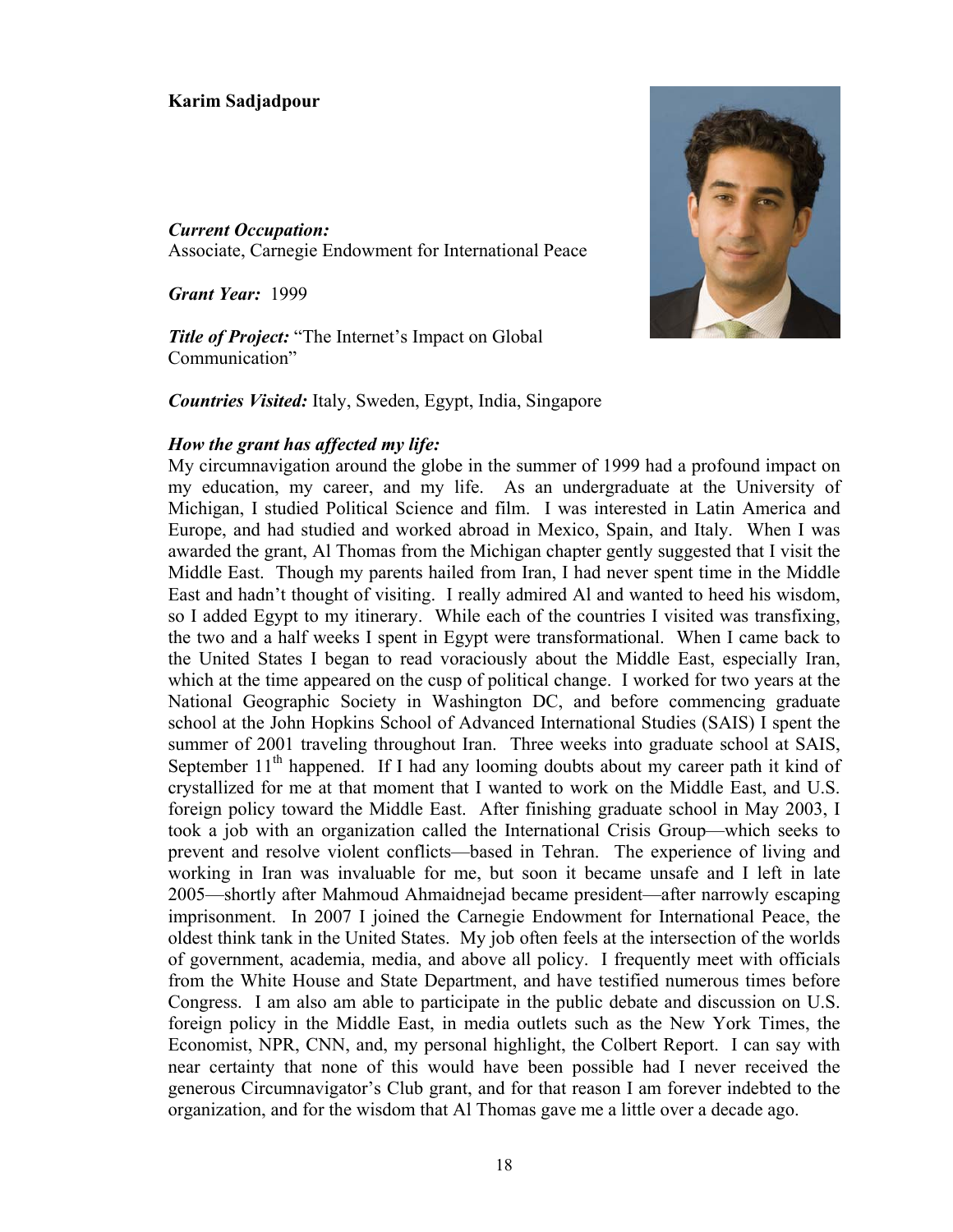# **Ariana Lazar**

*Current Occupation*  Policy analyst

*Year grant received***:** 2001

**Title of Project: "Dollarization, Currency Boards, and Monetary** Unions: Trends and Implications"

*Countries Visited:* Argentina, Brazil, Ecuador, France, Germany, Italy, Romania, China, Hong Kong

# *How the grant has affected my life:*

During the summer of 2001, as a result of being awarded one of the Circumnavigators Club Foundation's research-travel grants, I embarked on a fascinating journey into the world of flexible and fixed exchange rate systems, currency board arrangements, dollarized economies, and unified currency areas. During my 79 days around the world, I met several economists and researchers who conveyed their views, predictions, and research findings on the trends and implications of global exchange rate systems. I traveled to places I would not have otherwise been able to visit at such a young age and came to appreciate the importance of conversing in the local language. It was an extraordinary learning experience, which allowed me to appreciate other cultures and traditions, as well as meet some extraordinary people. It enabled me to grow and broadened my perspectives, helping me break into the investment banking industry in New York City after I graduated from college. I continue to enjoy traveling in the United States and abroad. I was born in Romania and moved to the United States in 1997 at the age of eighteen. I hold an M.S. in Foreign Service from Georgetown University and a B.A. in International Studies, Economics, and French from the University of Miami (FL). I speak Spanish, French, Italian, Portuguese, and Romanian. I work as a policy analyst in the Washington DC area, where I live with my husband Joe.

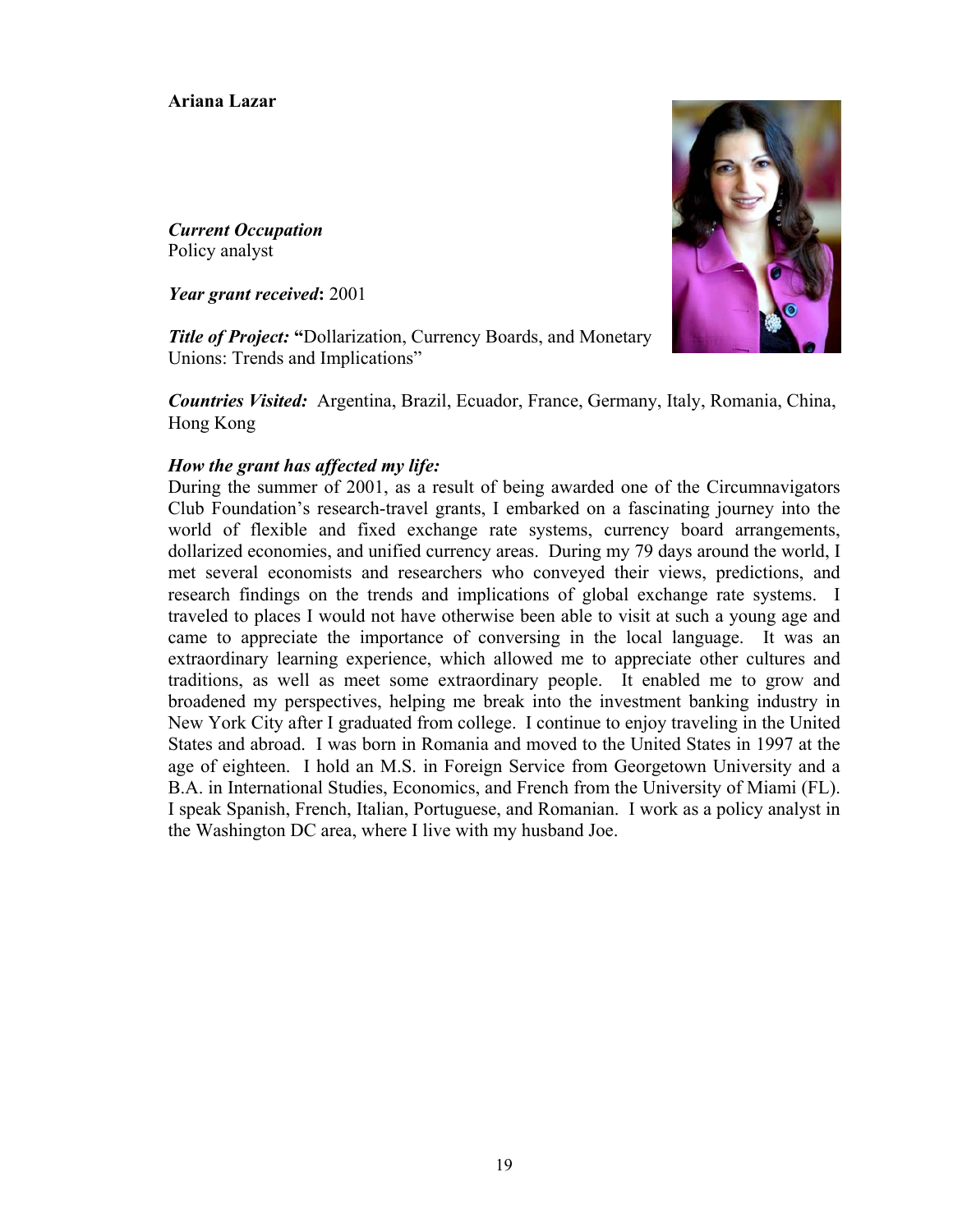

# *Current Occupation:*

I started my own social enterprise (108 Mala) that focuses on helping fair trade female artisans with income generation and livelihood – while designing, creating, and connecting organic and green products to customers all over the world. I also consult for international development organizations around economic development, agricultural supply chains, and supporting the working poor (informal sector, farmers, marginalized communities). I am currently a consultant for the Global Fairness Initiative.

# *Grant Year:* 2002

**Title of Project:** "Global Perception Review: An analysis of university students' perceptions of U.S. foreign policy pre-and post- 9/11"

*Countries Visited***:** United Kingdom, Germany, Czech Republic, Russia, Turkey, Egypt, India, Thailand, China, Japan, United States.

# *How the grant has affected my life:*

Being a Circumnavigators Club Foundation Scholar vastly and deeply affected my life. Upon my return, I committed my life and career to helping those less fortunate and bridging the divide between communities. To see other cultures and lifestyles made me realize how similar we are – but more importantly, how I had an obligation to support the voiceless, the marginalized, and poor. I am often traveling the world, dedicating my experiences to non-violence and peace, respecting our environment and animals, and finding beauty and compassion wherever I go. Along with 108 Mala, I have worked with the William J. Clinton Fellowship for Service, American India Foundation, the Corporate Executive Board's Business Banking Board, and the Global Fairness Initiative – all with a focus around helping women gain access to rights and gainful employment. I graduated from the School of Foreign Service at Georgetown University, studied at University College London and am currently residing in Brooklyn, NY training for my next triathlon.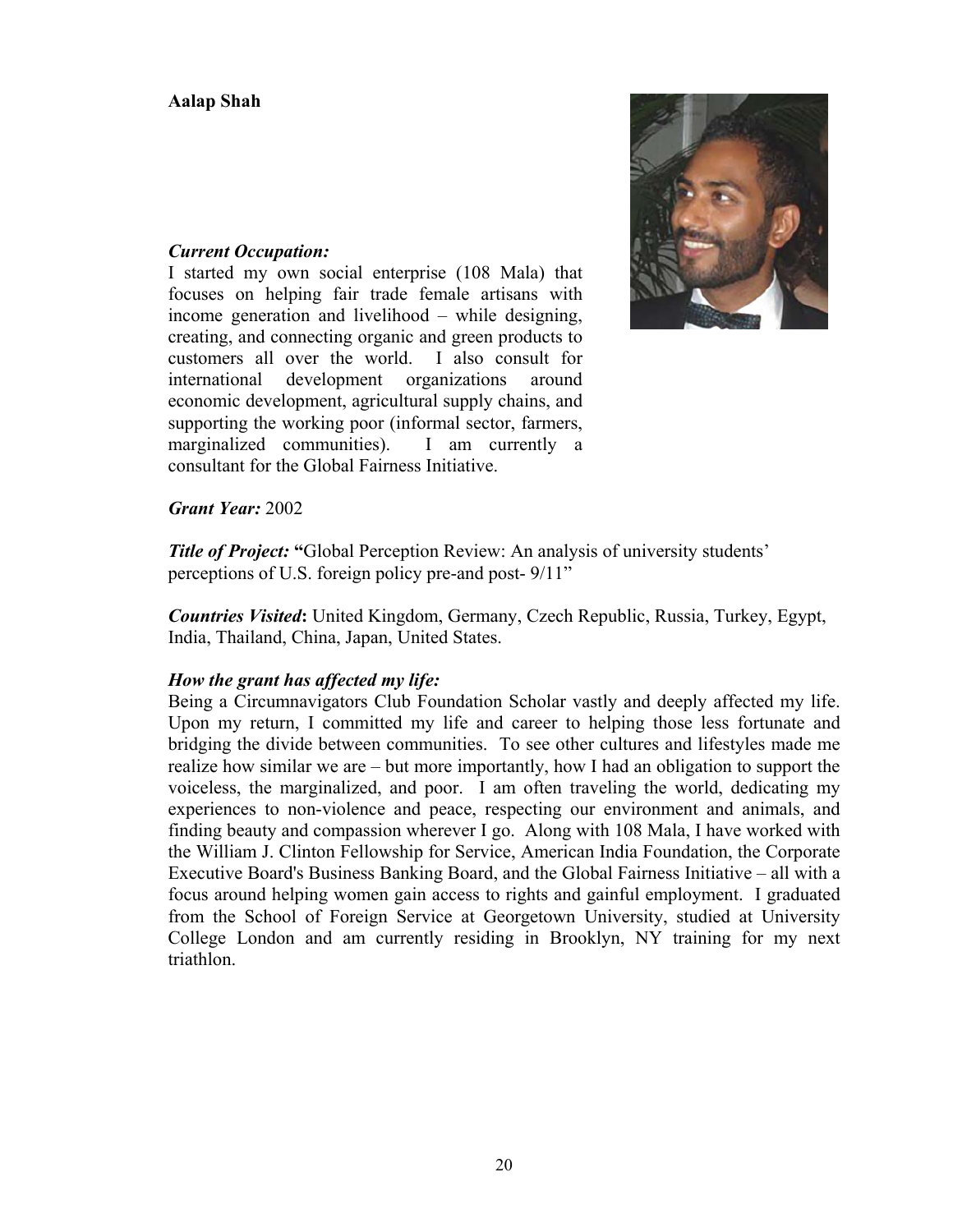**Michael J. Coccaro** 

*Current Occupation:*  Attorney

*Grant Year:* 2002

*Title of Project:* An International Comparison of Living Costs and Subsidies for Senior Citizens



*Countries Visited:* China, Russia, Greece, Norway, South Africa, Jamaica, Costa Rica

#### *How the grant has affected my life:*

Being awarded the Circumnavigators Scholarship changed me in many profound ways. First, and most immediately, the Foundation's support -- as well as the support of the Desert Chapter -- allowed me to research an area of genuine interest to me. Having studied economics and a focus on gerontology, I was concerned about the social support networks available to citizens in different countries. The research I conducted was fascinating. Second, the award allowed me to really explore my own personal limits and allowed me to learn and develop as a person. Travelling around the world alone is a unique experience that I suspect I will not have the opportunity to do again. The lessons I learned about myself helped shape who I am as an adult. After completing my circumnavigation, I graduated with honors from the Barrett Honors College at Arizona State University. I went on to law school at the University of Washington School of Law and returned to Arizona to begin my career as an attorney. I met my wife in law school and she, like I, are avid travelers. We spent our honeymoon in South Africa -- a country I first fell in love with on my circumnavigation. Knowing the impact the Foundation had on me, I wanted to give back. When I returned to Arizona I re-connected with the Desert Chapter of the Circumnavigators Club and have served as its President for the past two years. When my term is up, I look forward to working closely with Arizona State University in connection with the scholarship.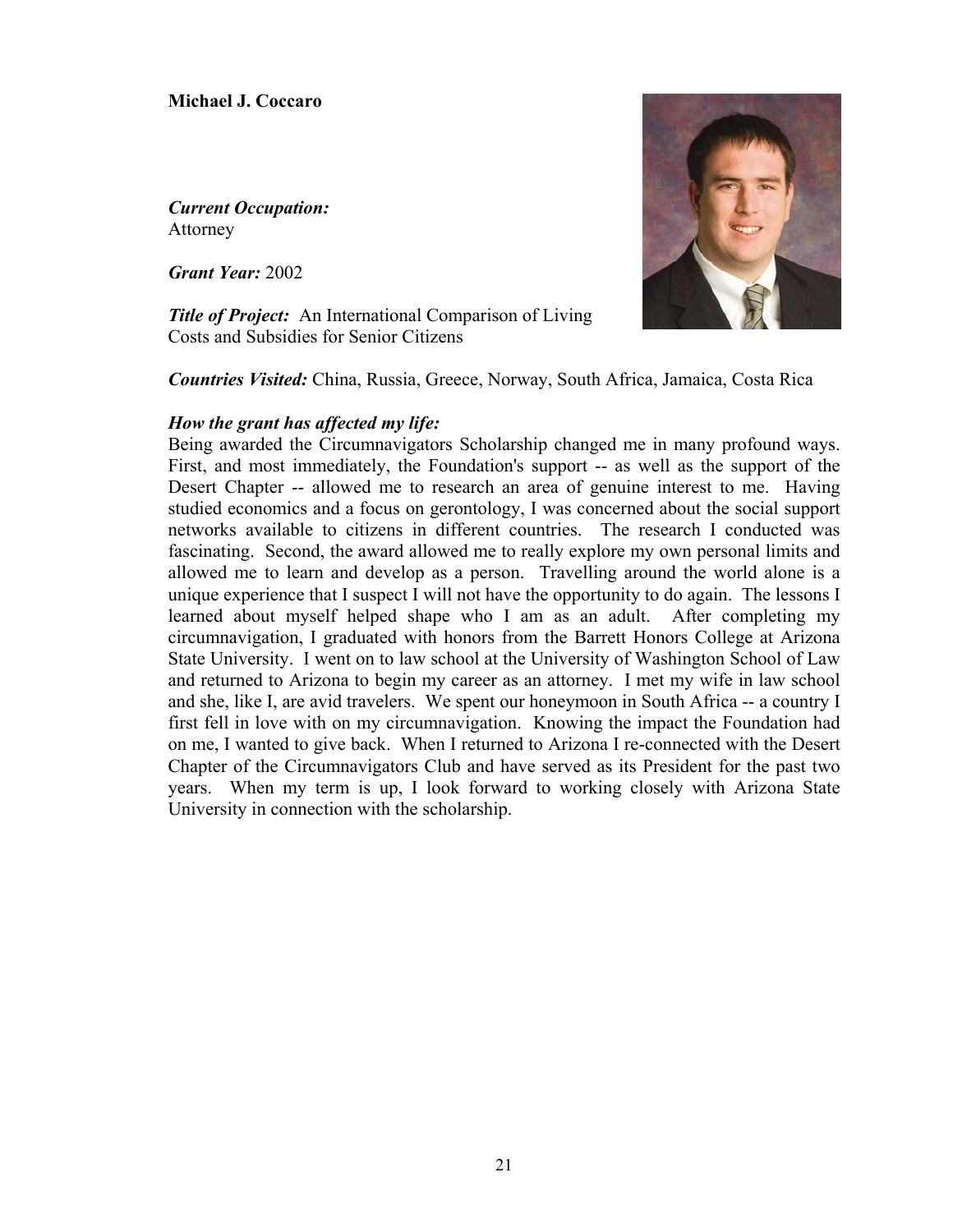# **Matthew Scholder**

*Current Occupation:* Equity Research Analyst at MFS Investment Management

*Grant Year:* 2003



*Title of Project*: "Developing Renewable Energy Resources: An Analysis of Disparate Domestic Strategies for Meeting the Global Challenge"

*Countries Visited:* Sao Tome, Norway, Russia, India, South Korea, Japan

# *How the grant has affected my life:*

After graduating from Georgetown, I got a job as a research analyst at a firm called the Energy Intelligence Group (EIG). During the interview, I gave the research director a copy of my final report to the Circumnavigators Foundation. He skimmed my conclusions and seemed intrigued, but what really caught his attention was the acknowledgements section. In it, I thanked all the various people in government and international organizations I met during my trip. As it turned out, my interviewer had worked very closely with several of the people I thanked. I got the job because of what I learned and the people I met as a foundation scholar. From EIG, I went on to work for a fellow Foundation Scholar, Sarah Endline, at a chocolate company she founded called sweetrtiot. This amazing learning experience would have never presented itself had I not met Sarah on the Board of the Circumnavigators Foundation. From sweetriot, I went to Harvard Business School and then into my current role as an Equity Research Analyst at MFS Investment Management. I was accepted to business school and obtained the job I wanted after graduation because of the story I was able to tell about my Circumnavigators experience and where it led me both personally and professionally in the years after. That is why, in many ways, I consider the Circumnavigators trip a defining moment in my life and one of the greatest things that has ever happened to me.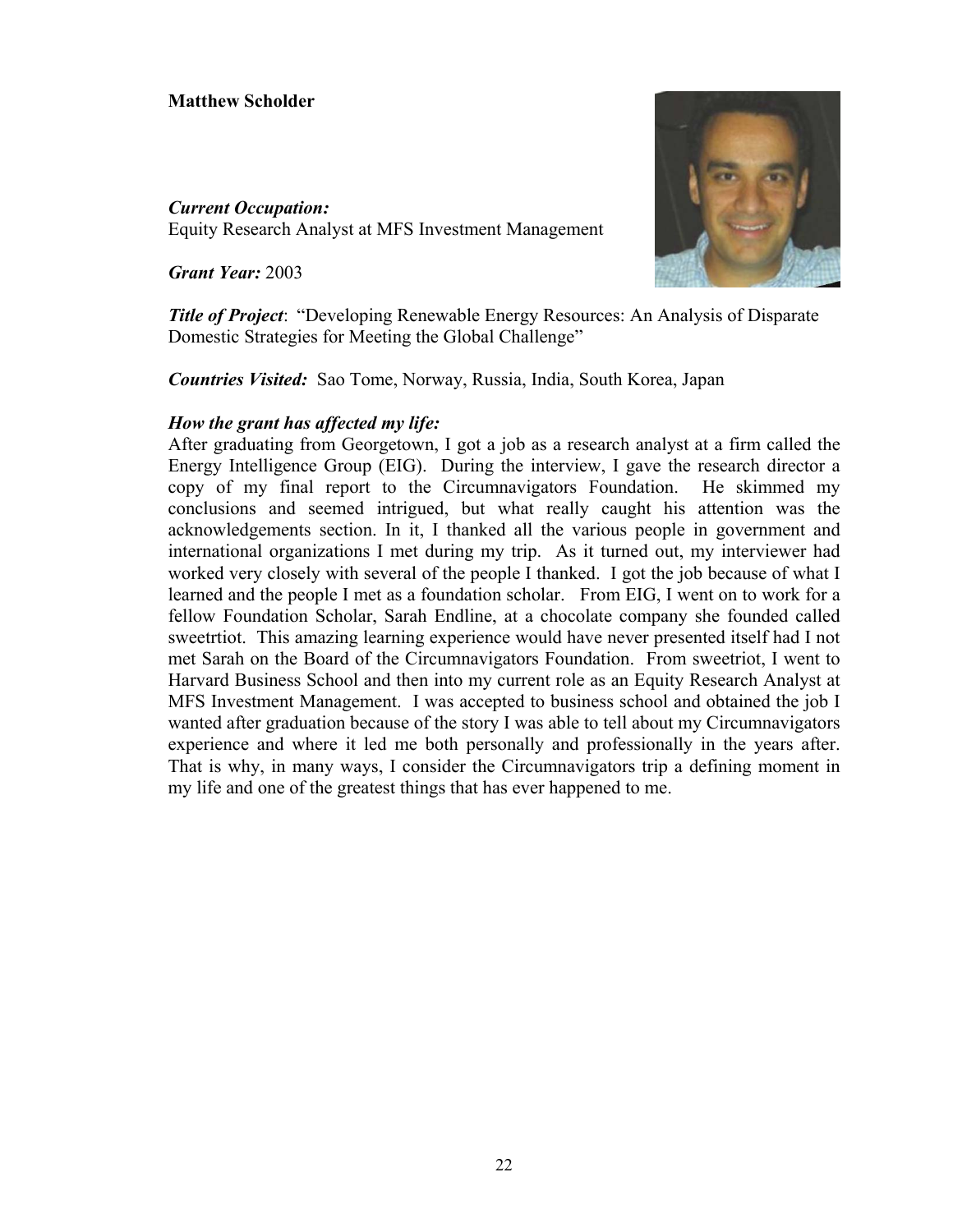## **Nouvelle L. (Stubbs) Gonzalo**

*Current Occupation*  Attorney

*Grant Year*: 2004



*Title of Project:* "Multi-Cultural Approaches to Conflict Resolution"

*Countries Visited:* United States, China, Thailand, Taiwan, India, Sri Lanka, Turkey, Greece, Cyprus, Nigeria, Ghana, and Germany.

# *How the grant has affected my life:*

The primary objective of my travel-study project was to research and analyze multicultural approaches to conflict resolution through examining different sectors of society military, business, education, law, academics, NGOs, and everyday citizens. My grant affected me on both a personal and professional level. Personally, my trip exposed me to a variety of different cultures and individuals. As a result, whenever I meet people with ties to the countries I visited, I am able to connect with them in a way someone unfamiliar with their homelands cannot. This ability allows me to show them the interest that I and others have in them and their culture. Creating this instant sense of community has been true whether meeting individuals in passing, learning with them in an academic setting, or working with them professionally. This sense of community, connecting and helping others outside our regular circle of influence, is exactly what the *Circumnavigator's Club* promotes. This is one way we leave the world better than we found it. Professionally, the impact of my *Circumnavigator's Club* experience has been profound and far-reaching. I was able to work with professors at NYU to create three classes based on my grant-supported research, enabling me to graduate one semester early. I also submitted a copy or my research paper to the U.S. State Department for a more practical use and impact on U.S. foreign policy. After graduation from NYU, I served as an English language interpreter for the Spanish Air Force and as an English language professor in Seville for one year. I then attended law school at Ohio State where I studied U.S. and international business law. I deepened my international interest, first sparked by the *Circumnavigators Club*, by completing some of my legal studies at Oxford University. I then worked for in-house counsel at an international corporation; on international legal matters for a private law firm; and completed a one-year fellowship with a law firm in Madrid specialized in international arbitration. Currently, I have my own practice in U.S. and international business law. I have two locations and plan to expand into additional offices in the U.S. and overseas. My experience with the *Circumnavigator's Club* was life-changing and I will be forever grateful to the Club for such a unique opportunity. I want to continue to give back to Club financially and support its newly minted Foundation Scholars. Last but not least, I hope to locate, connect, and reach out to other Circumnavigators in the Cleveland, Ohio region.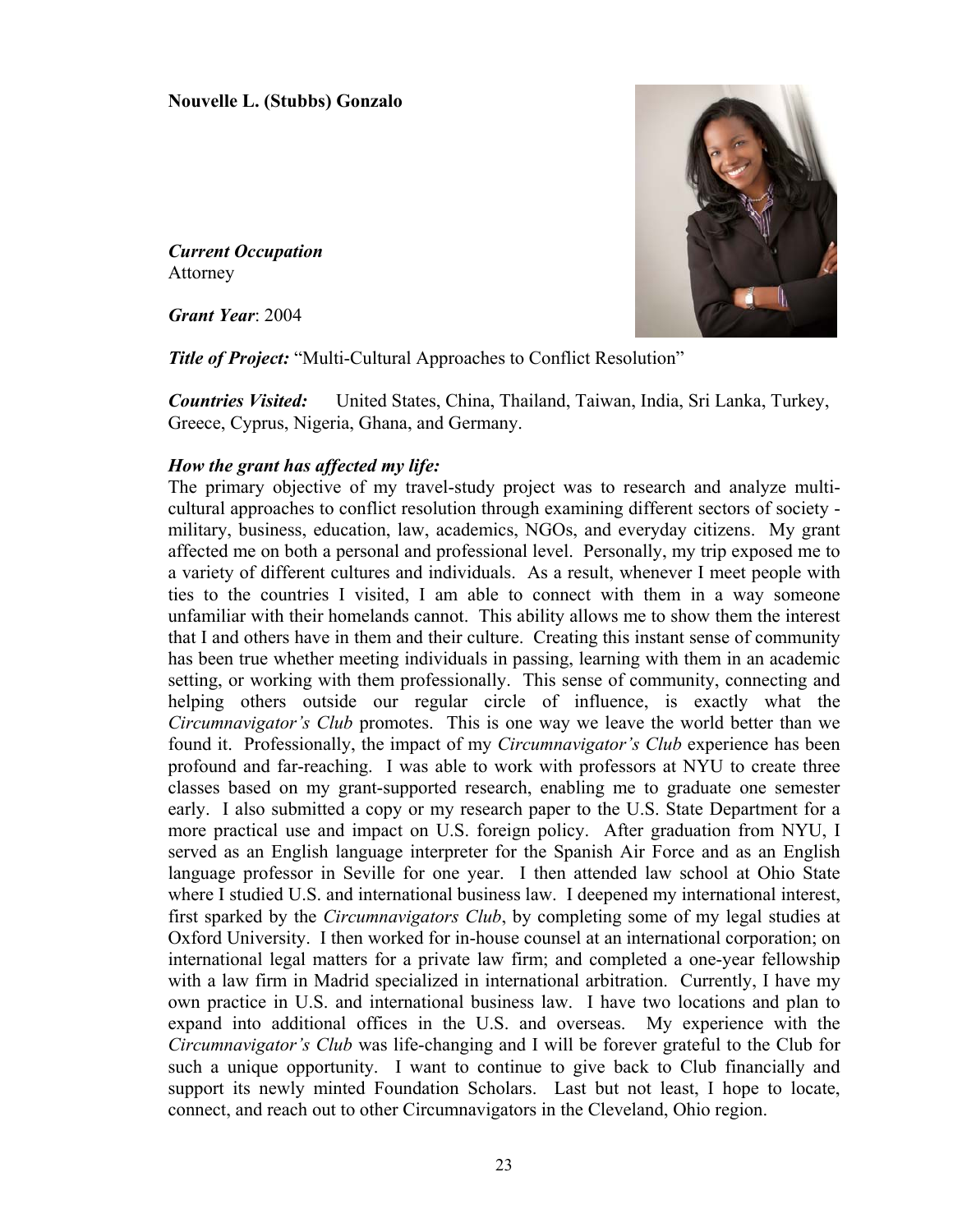*Current Occupation:*  Actress and Teaching Artist

*Grant Year:* 2004

**Title of Project: "**Theatre for Social Change: Understanding how theatre can be used as a tool for communication and education around the world to encourage change"

**Countries visited:** England, South Africa, Kenya, Mauritius, Australia, New Zealand, Argentina

# *How the grant has affected my life:*

The Foundation's grant has easily been one of the best experiences of my life. As a junior at Northwestern, I was beyond thrilled to have the opportunity to circumnavigate the globe and study theatre for social change, a topic that has been a passion of mine since high school. I didn't grow up in a wealthy family and the chance to travel on such a large scale would have been completely out of reach had it not been for the Foundation. My research focused on how theatre can be an effective tool in communicating and educating communities to encourage change. On my trip, I met with theatre companies, advocacy groups, directors, playwrights, artists, community members, and others. From interviews, performances, and wandering the streets, I was afforded a profound global perspective on my topic and returned armed with questions and filled with exciting answers about the cutting-edge nature of my work. I created a one-woman show called "Time for Take-Off!" chronicling my travels which was performed at Northwestern University, for the Circumnavigator Club of Chicago, and for schools in the Chicagoland area. I then started teaching classes on theatre for social change and began to explore many of my learned skills in performance. Since then, artists I quoted in my research have become my mentors and colleagues, and strangers I met on my trip have become close friends. I constantly use what I learned during my travels in the classes I teach and in my performances. But most importantly, the grant enabled me to grow and become more of myself. It instilled a sense of confidence, purpose, desire to be effective in my work, a sense of responsibility to proudly represent my country and the Circumnavigators Club, and a drive to travel and think about my work globally. Most recently, I devised and co-directed a performance piece with my theatre company, Adventure Stage Chicago, about the immigrant-services organization Northwestern University Settlement House, which featured both professional actors and other performers from the community. It was a true example of theatre for social change and another of the many connections to my circumnavigation research that has continued to propel me forward in this line of work. I will forever be grateful for the experience to travel around the world and am always immensely proud of the company I keep as a Foundation Scholar. Thanks for the support and here's to another 40 years of the Foundation!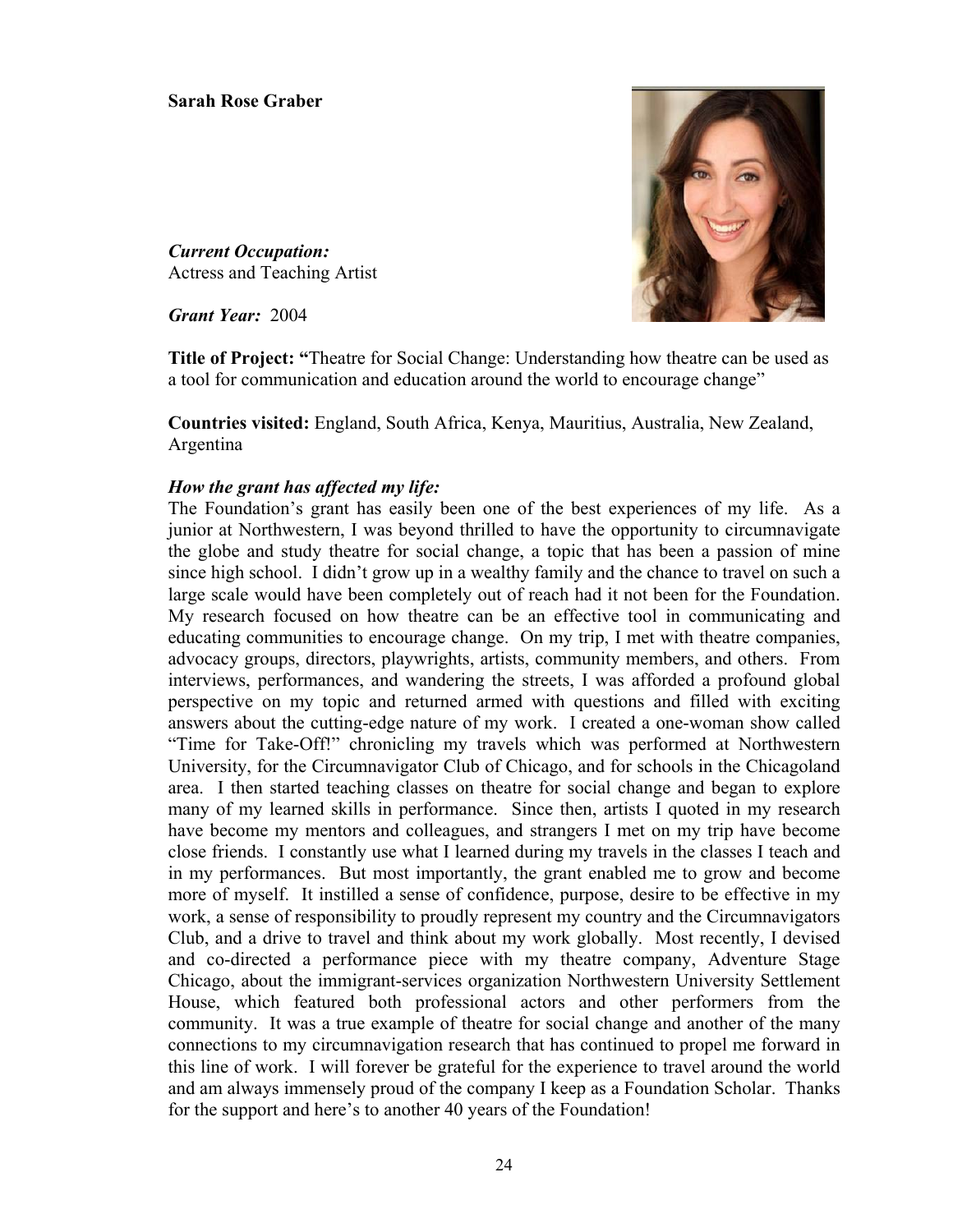### **Daniel P. Dozier**

*Current Occupation:* Chief of Staff, US Ambassador's Residence Paris, France

*Grant Year***:** 2005



**Title of Project:** "Tourism & Its Discontents: Six Case Studies of Globalization and (Un)Sustainable Development"

*Countries Visited***:** Morocco, South Africa, Madagascar, Singapore, Australia, Canada

# *How the grant has affected my life:*

I am currently serving the U.S. Ambassador to France and Monaco, Charles H. Rivkin and his wife, Susan M. Tolson, as chief of staff of their official residence in Paris. The historic residence serves as the American diplomatic and social hub in France, welcoming over ten thousand guests throughout the year for tours, symposia, concerts, celebrations, meetings, meals and other functions promoting Franco-American bonds. In addition to my responsibilities running the Ambassador's Residence, I also oversee the management of the Hotel de Talleyrand, formerly part of the US Embassy and now home to the George Marshall Center. I manage meeting and event requests for the Residence and Marshall Center from all departments and sections of the embassy, the Organization for Economic Co-operation and Development (OECD) and the United Nations Educational, Scientific and Cultural Organization (UNESCO) as well as various embassy-affiliated groups. Prior to assuming this role in Paris, I worked as director of international fundraising for the Obama campaign in Chicago and later for the Presidential Inaugural Committee. The Circumnavigators Club Foundation around-theworld travel-study grant made me realize just how small - and simultaneously enormous the world is and helped me see the connections between actions on one side of the planet with those being made on the other. The world suddenly became a global community, less divided and compartmentalized in my mind reinforcing the concept of a global citizenry of which I now feel a part. The people I met and the stories I heard about life in places I may never return to will always stay with me and are a major motivation to work in public service at an international level: to try to make a difference and improve the lives of others. While I don't feel I'm there yet, I am trying to forge a path and meet the people who can help me get there down the road. It has been an incredible journey, but I still feel I am only at the beginning of the adventure! There's just so much to see and do on this amazing planet!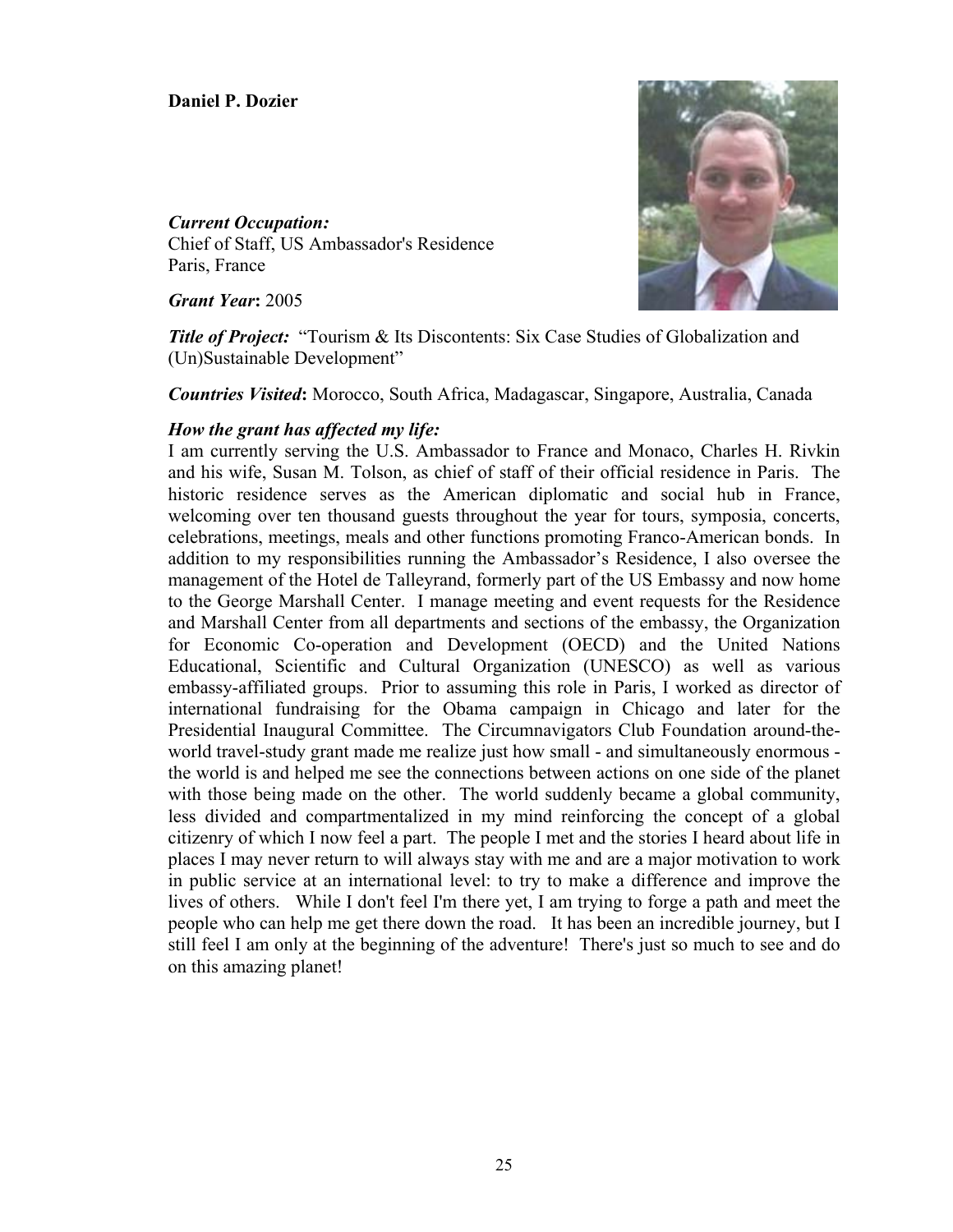*Current Occupation:*  Applications Scientist

*Grant Year:* **2005** 

**Title of Project: "**Legume Intake and Cancer Impacts Around the World"

*Countries Visited:* Jamaica, England, Switzerland, Italy, Tanzania, Thailand, and South Korea

# *How the grant has affected my life:*

I currently work as an Applications Scientist for a division of Roche Pharmaceuticals, known as Ventana Medical Systems. I aid pathologists in the optimization of antibody stains which diagnosis various forms of cancer in clinical medicine. I have enjoyed working in this capacity for the last three years. Prior to my position with Roche, I worked in the San Francisco Bay Area as an Associate Scientist at Cell Genesys Inc. CGI provided me an opportunity to hone some of the skills I mastered during my Circumnavigators Club Foundation Around-the-World Grant trip. Specifically, I practiced methods of cloning, histology and Good Laboratory Practices (GLP) while at CGI and these were all valuable methods I utilized during my trip around the world. I received my grant in 2005 while attending Michigan State University where I studied Nutritional Sciences. Some memorable highlights during my trip include skydiving over the Swiss Alps and climbing Mt. Kilimanjaro in Tanzania. On the research side, I aided scientists at University of West Indies in Kingston in identifying phytochemicals contained within legumes. I also was able to meet up with a Michigan State study abroad group and visit the World Health Organization, World Trade Organization and Food and Agriculture Organization where we sat in on legislative functions and world talks regarding beans and lentil yield, farming and distribution. The Circumnavigators Club Foundation grant has positively impacted my life in a number of ways. It broadened my views on world travel, the way Americans are viewed abroad, and provided in-depth knowledge on ways legumes mitigate cancer around the world. I will forever be grateful for the Foundation's generosity and owe much of my initial success in the workforce to the lessons I learned while traveling. I have always been adventurous, but with my trip around the world I learned to be even more self-sufficient. Recently, I gained my scuba diving certification and plan to travel abroad to take advantage of this new found love. Best wishes and travel on!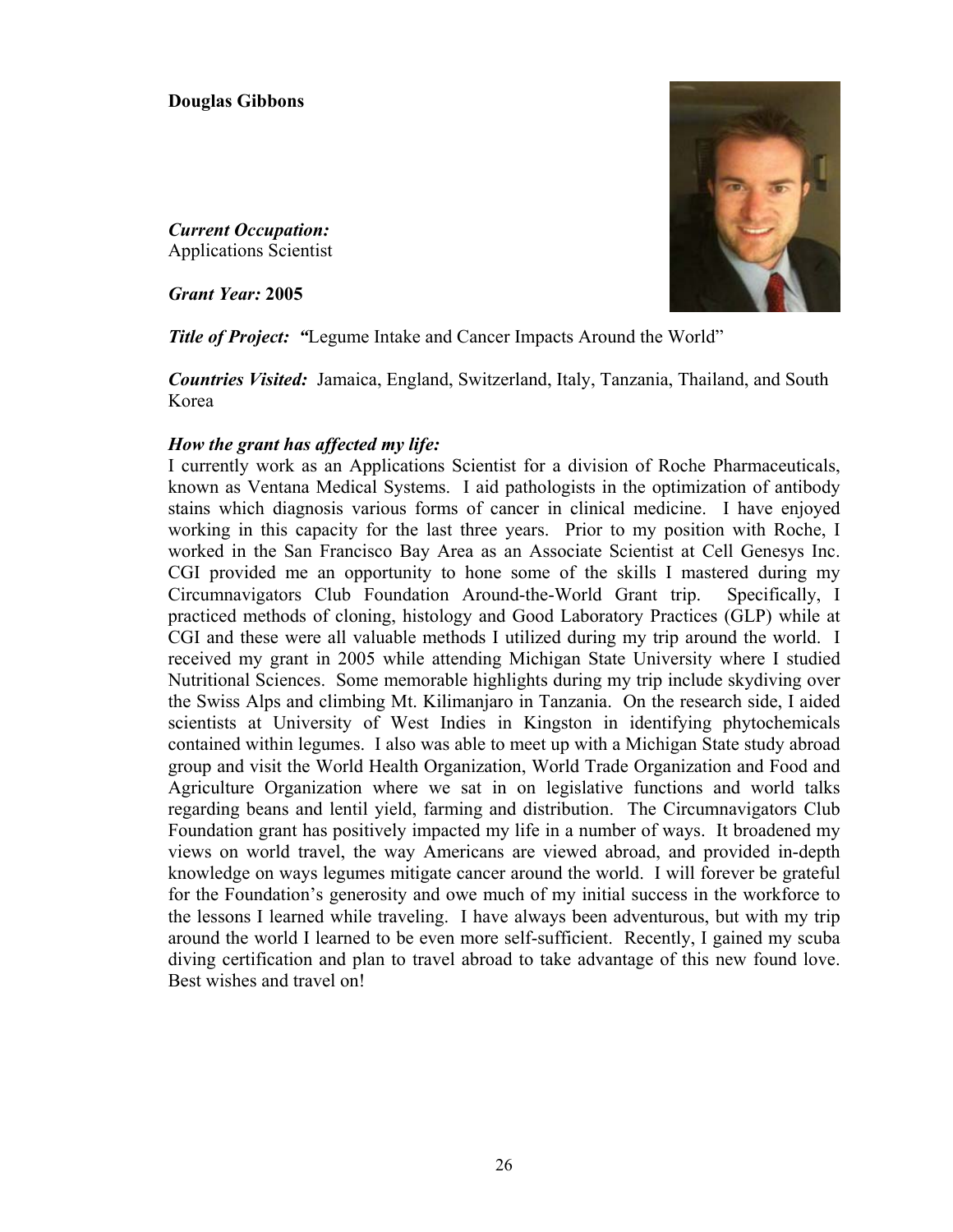# **Susannah Cunningham**

# *Current occupation:* Development Director at the Cairo Institute for Human Rights Studies



*Grant Year:* 2005

*Title of Project:"* Formalizing Informal Markets - How NGOs are working on-theground to formalize illusive informal markets and communities"

*Countries Visited:* Morocco, Egypt, Uganda, Rwanda, India, Ecuador, Guatemala, Mexico

# *How the grant has affected my life:*

Since I left Northwestern, I moved to Cairo on a fellowship in 2008 to work for a refugee rights organization. I left that organization after a fantastic experience in January 2009, and founded a new refugee legal clinic in Cairo, the Resettlement Legal Aid Project (RLAP), specializing in an under-served element of refugee rights defense. The clinic started out as a small operation, but is now an implementing partner of the U.N. High Commissioner for Refugees, has served thousands of refugees from Africa and the Middle East. and is funded by a host of international donors as well as the U.S. State Department's Center for Refugee and Population Migration. I have gone on to work for other human rights and development non-profits and projects, but remain on the board of RLAP and its stewarding organization, St. Andrew's Refugee Services. I am incredibly grateful for the precious time and experience I accrued during my Circumnavigators Club Foundation around-the-world travel-study trip - it both challenged the way I conceived of the world and reinforced the faith I have in it to change...something that was displayed in full-bloom as the city I live in broke out into its revolutionary winter and spring in Egypt.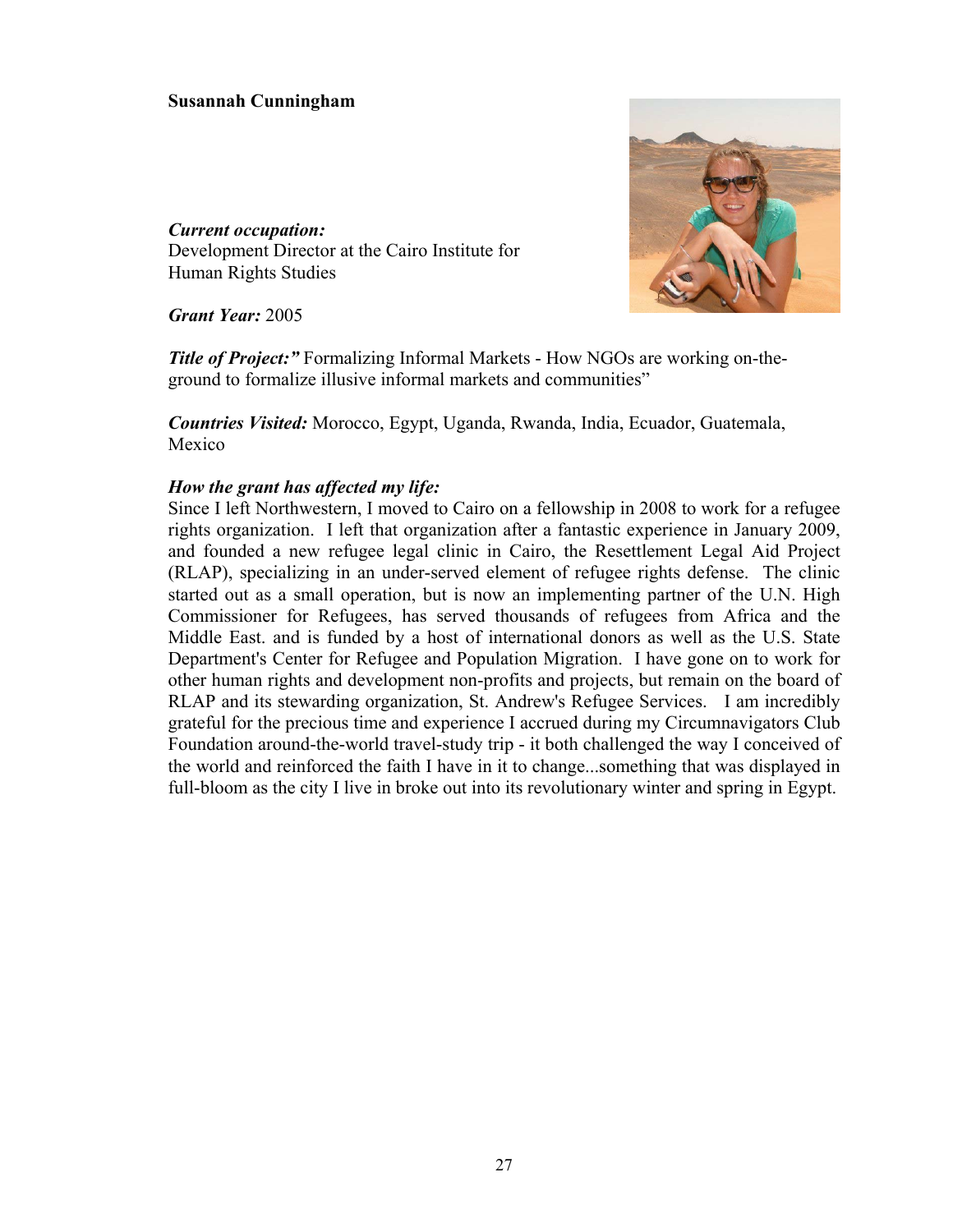# **Alex Robins**



*Current Occupation:*  Graduate Student

*Grant Year:* 2006

**Title of Project: "** Drawn East: A Comparative Study of Political Cartoons"

*Countries Visited:* England, Poland, Hungary, Bulgaria, Turkey, UAE, South Africa, Tanzania, India, Thailand, Korea.

# *How the grant has affected my life:*

The Circumnavigators Club has been incredibly important to me. The Foundation was the first to support my research into political cartoons and visual art. It was this early encouragement that set me on the path I'm on now. With the confidence that the Foundation Scholar program gave me I've continued to write and research the visual arts. Most recently, I completed a Fulbright Scholarship in Ireland where I studied art history. I'm currently a PhD candidate at Emory University in philosophy with a focus in aesthetics. I continue to work on ideas that came to me while visiting artists in Europe, Africa, and Asia as a Foundation Grantee - ideas I hope to develop into a long and active career.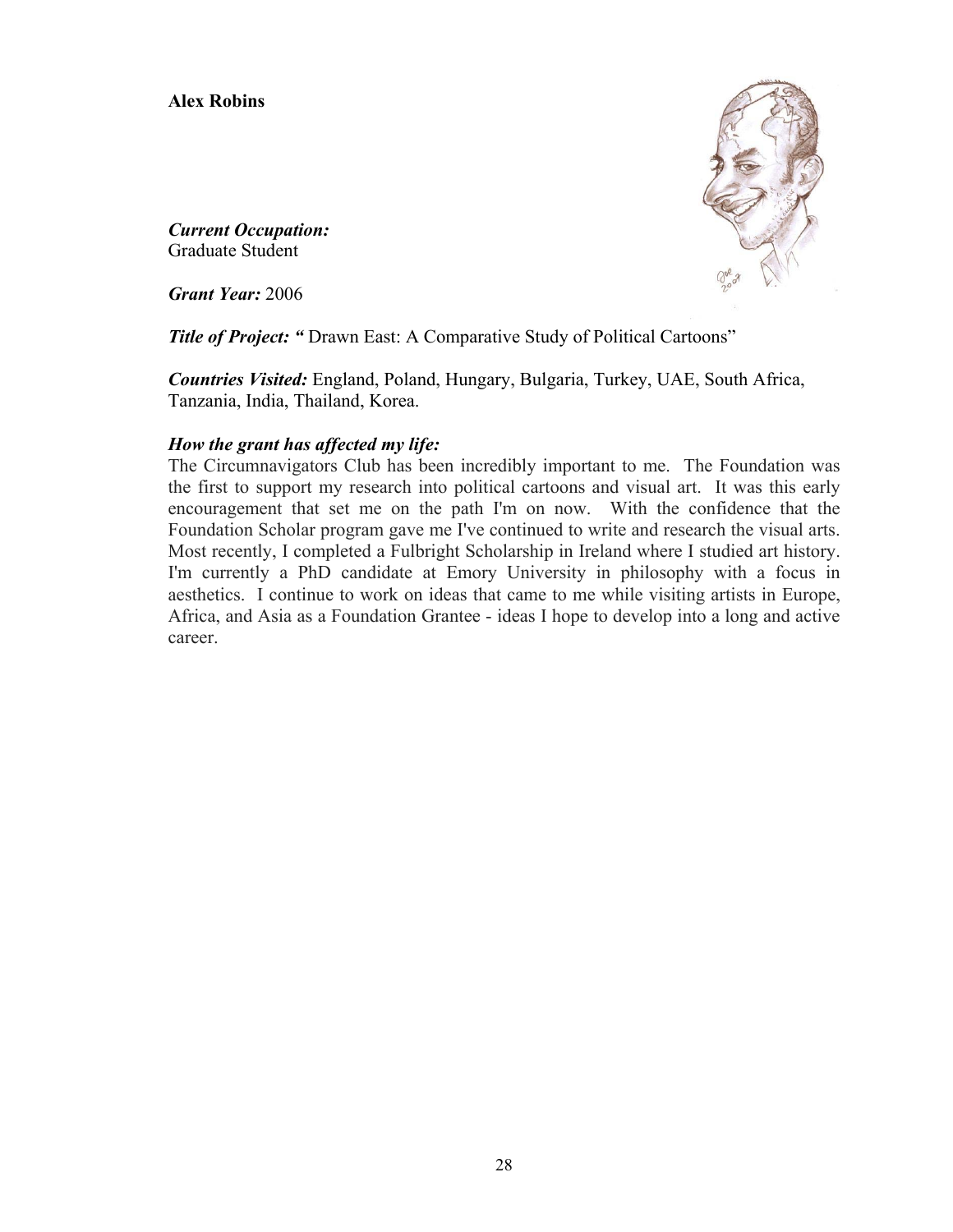# **Megan C. (McGinnity) Brand**

# *Current Occupation:*

Economist and educational consultant

*Grant Year:* 2006

Title of project: "The Economics of Human Trafficking"

*Countries visited:* Belgium, Switzerland, Ghana, Rwanda, India, Cambodia, Thailand, Singapore, Costa Rica, Mexico

#### *How the grant has affected my life:*

I am the founder of Brand Enterprises, an economic and educational consulting firm and have conducted research in multiple academic fields across the globe for the past six years, edited academic journal articles, and published research on international cooperation theory. The Circumnavigator's Club Foundation Scholarship enabled me to apply economic theory, which explained how certain trafficking markets exist, to actual case studies based on interviews around the globe with trafficked persons, nonprofit organizations, and government officials. The research became the basis of my undergraduate thesis and led to numerous public awareness speeches on trafficking as well as further research and study. I have since completed masters degrees in Middle East Politics at the University of London and in Forced Migration at the University of Oxford. The trip-around-the-world continues to influence my professional and personal interests. My work has been recognized by the *Glamour* Magazine and *USA Today* and contributed to my receiving the Marshall and Truman Scholarships for further study. In addition to multiple research projects on various aspects of trafficking, I continue to use the economic skills developed through my analysis to assist businesses and policymakers in various areas of research through my firm, Brand Enterprises. I am also passionate about helping students put together highly competitive proposals for study and advising them through all aspects of admissions and scholarship applications. I am an avid traveler and enjoy every opportunity to see new parts of the world. I met my husband while studying in Egypt, and now reside with him and my daughter in Colorado.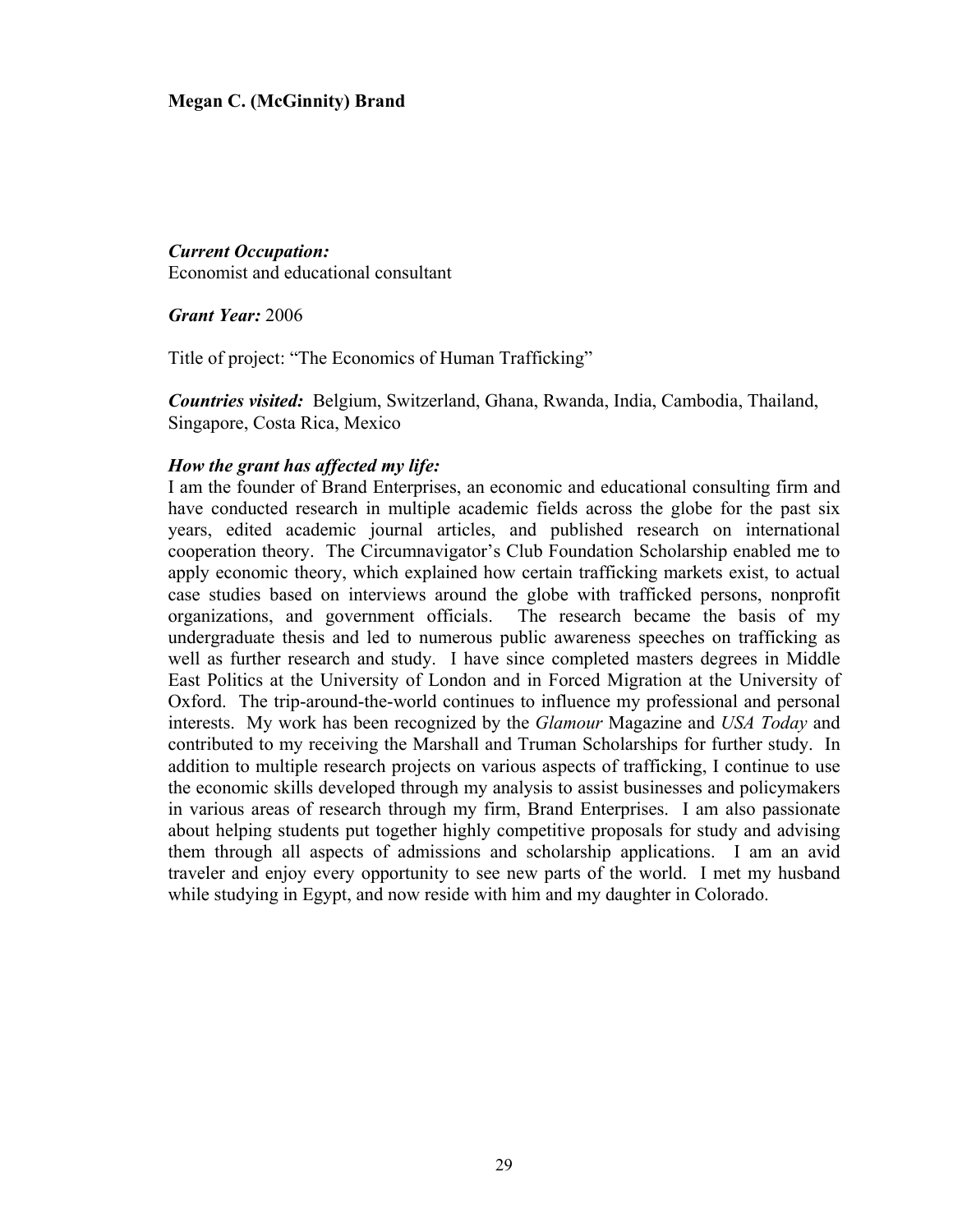# **Nick Miede**

*Current Occupation:*  Project Manager*,* Column Five Media

*Grant Year:* 2006



*Title of Project:* "Microfinance, Social Capital, and Female Empowerment"

*Countries Visited:* Ecuador, El Salvador, the Philippines, Singapore, Thailand, Bangladesh, Tanzania, UAE, Morocco

# *How the grant has affected my life:*

Whenever I'm asked to describe my experience as a Foundation Scholar, the one word I always return to is 'transformative.' How has the experience transformed my life? I researched microfinance as a Scholar, but as a professional I do not work in the industry. So, why do I consistently describe my time as a Circumnavigators Scholar as transformative? Because everything I've done since my trip around the world has been shaped by the experience. Every important decision I've made since my trip has been informed by the experience. And nothing I've done since has rivaled the experience. Today, I work at a new media creative agency called Column Five. We specialize in the creation and promotion of graphic-based content -- mainly infograhics. A big part of my job is coming up with compelling content for infographics and a number of our clients are concerned with matters of international affairs. I could tell you about the ways in which having done research in so many parts of the world has helped me cultivate ideas for our infographics, but this actually isn't the primary way in which the Scholar experience has transformed my life. More than anything, I believe the Foundation Scholarship is about communication. The Circumnavigators Club's mission, "through friendship, to leave this world a little better than we found it," reminds us that friendship is a vehicle for good. I made many friends while traveling as a Foundation Grantee – some with whom I still keep in touch! Friendship is not measured by duration though. Those I met along my trip that left an impression in a moment of friendship, if not a lifetime, have been no less important in shaping my life. They communicated to me in a very personal and human way made possible only by the Foundation's generous decision to fund my research. Today, I am in the business of communication. Perhaps the content I create, or contribute to, does not actually make me friends in the traditional sense. The impact of that content, however, is hopefully no less powerful than the impact I experienced as I did make friends along the way of my circumnavigation. The Foundation Scholarship transformed my understanding of the power of communication. Every day I make contact, sometimes reaching the far corners of the globe. I am very lucky to be able put faces to the names of those far corners of the globe, a helpful reminder that the messages we broadcast matter to individuals we may never know and should not be taken lightly. They should hopefully be leaving the world better than we've found it. This is the message I took back with me from my circumnavigation, a message that guides me daily.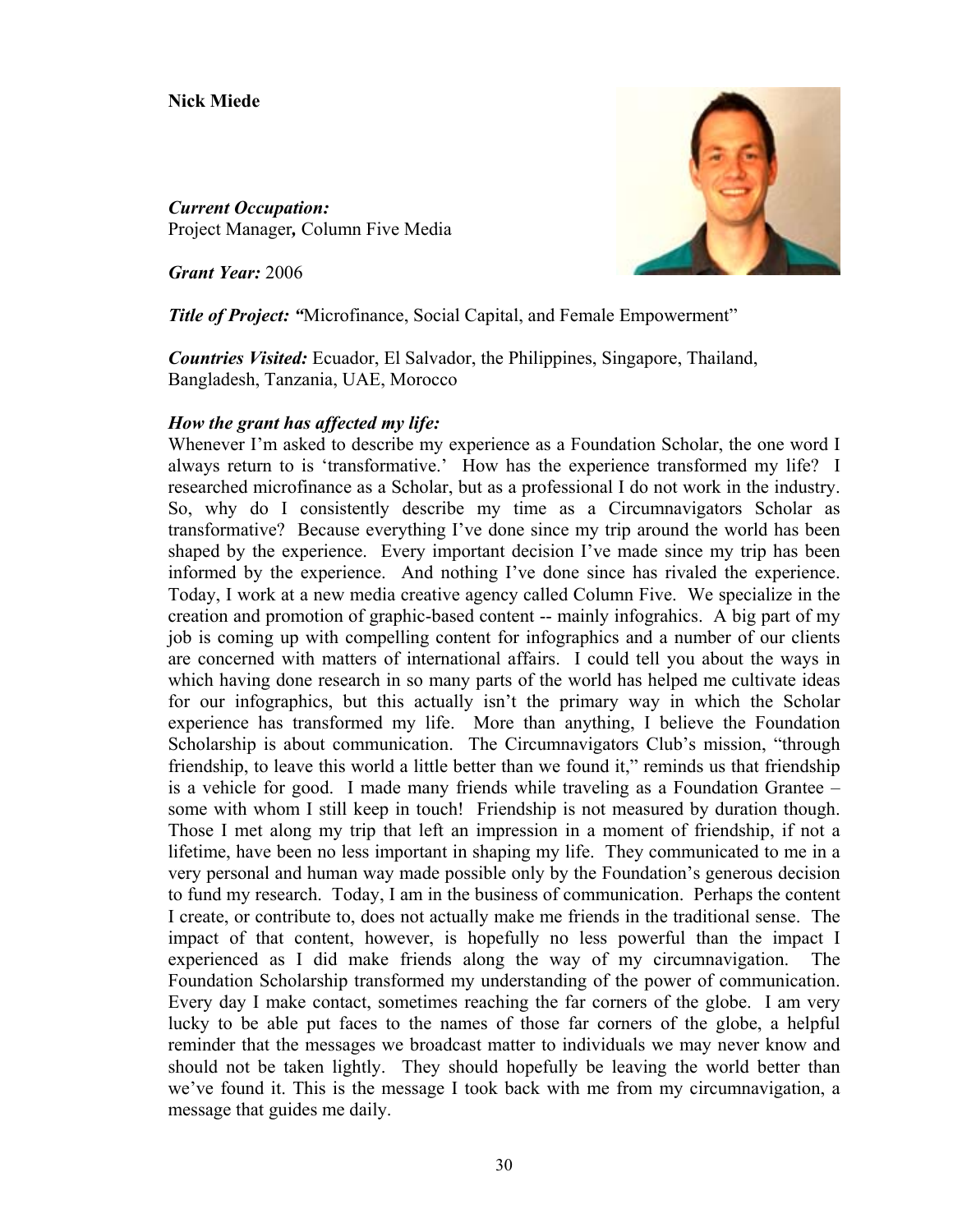# **Christopher Ahern**



*Current Occupation:*  Ph.D. Candidate, University of Pennsylvania

*Grant Year:* 2007

**Title of Project:** " Portuguese Language Politics and the Future of English as a Global Language"

*Countries Visited:* Macau (SAR), India, Mozambique, Portugal, Cape Verde, and Brazil

# *How the grant has affected my life:*

After my circumnavigation I graduated from Northwestern University (2008) with a B.A. in Linguistics and spent the following two years working as a search engine technology consultant. In the fall of 2010 I entered the Ph.D. program in linguistics and began a traineeship at the Institute for Research in Cognitive Science at the University of Pennsylvania. This past June I asked my girlfriend of five years to marry me....she said "yes"! We will be getting married June 2, 2012, in Cincinnati, Ohio, and she has either very wisely, or very foolishly, entrusted me with planning the honeymoon. Around the world in a week or two doesn't quite have the same ring to it, so another circumnavigation will have to wait. Until then I can only pause and reflect on the ways the grant has shaped my life. This trip gave me a chance to view language through an ever-changing lens of scale and location, from an individual conversation to the national and global debates that shape the way we use the very thing that makes us human. This perspective, broad as it may be, is only fitting given how thoroughly language pervades our lives and is a constant source of inspiration in my continued research. In addition, and far more importantly, these travels have confirmed that the Circumnavigators Club motto – *To Leave This World A Little Better Than We Found It* - is as pervasive as language, and my life has been left all the better for the friends that I met along the way.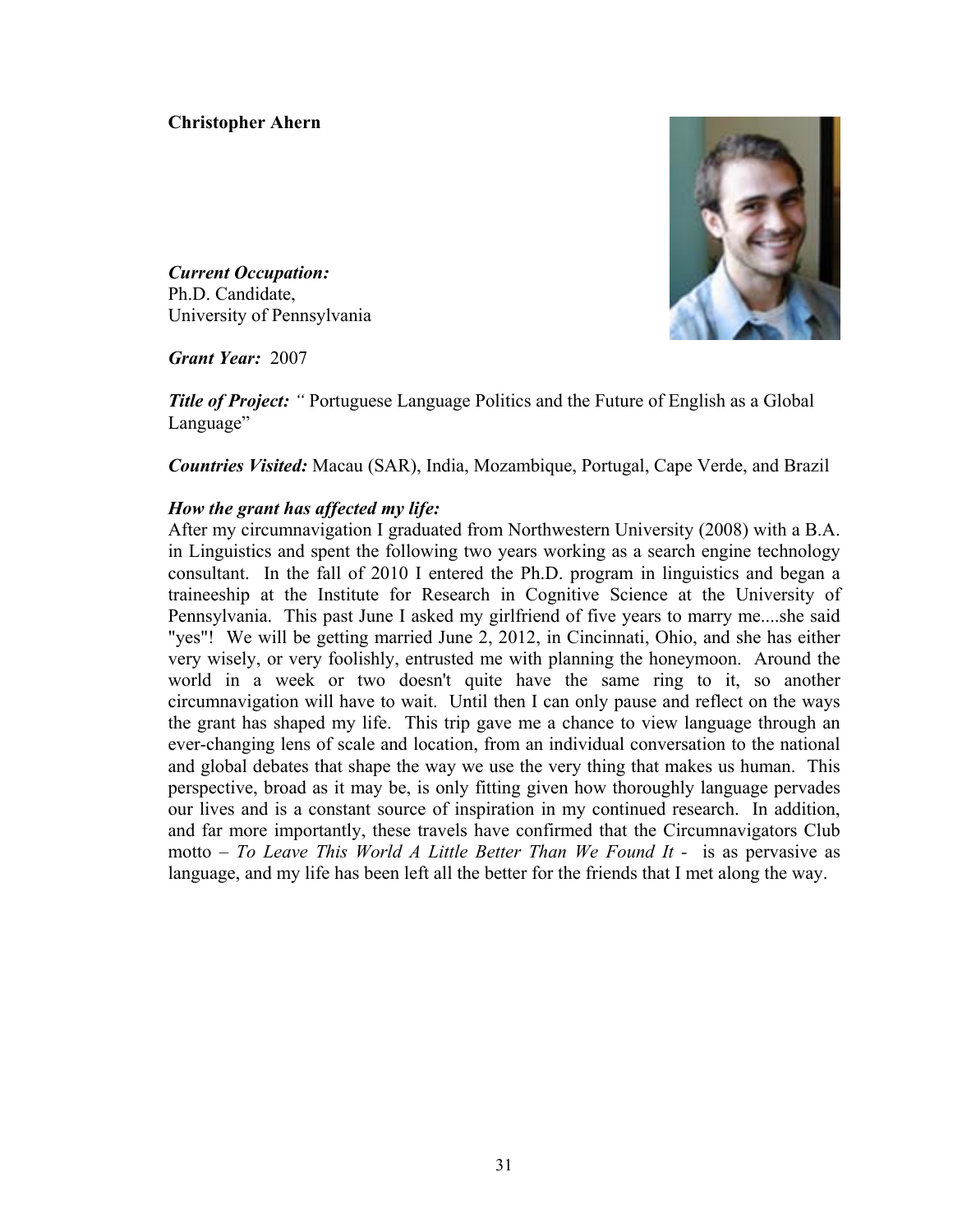# **Elspeth Williams**

#### *Current Occupation:*

Chief of Staff to President of Global Development Program, Bill & Melinda Gates Foundation

*Grant Year:* 2007

**Title of Project:** "Caring for Our Next Generation: Travels and Encounters with Children Orphaned and Made Vulnerable by HIV/AIDS"

*Countries Visited:* South Africa, Kenya, India, Thailand, Cambodia, China, Brazil, Argentina

# *How the grant has affected my life*:

Reflecting on how Steve Jobs' admonition to the graduating class at Stanford University to "connect the dots" looking backward in the hope that they will somehow influence the future relates to my own experience, my travel-study circumnavigation is indeed a most critical dot to which most others connect. My trip took me to extraordinary places, broadened my horizons and emboldened my wanderlust. As a young woman from small town America holding big dreams, it was a trip that would have been unfathomable without the moral and financial support of the Circumnavigators Club Foundation. The journey solidified my conviction to pursue a career in service to others. My overseas experiences immediately enriched my classroom learning and I was eager to try to apply my research in the real world. After graduation, despite the recession and my relative lack of experience, I found that my around-the-world research project gave me a professional edge and I landed a fellowship with CARE Rwanda. My supervisor later told me that my travel-study experience that won her over in my interview. In Rwanda, luckily, my circumnavigation travels had served as practice in the art of cross-cultural communication, daily sunscreen application, and deft navigation of foreign environments. A year later I joined CARE's Eastern and Central Africa Regional Management Unit. At the end of my second year there, an opportunity to serve as a research analyst the Bill  $\&$ Melinda Gates Foundation presented itself and during the interview process, I was again able to cite my travel-study grant travels as important global research experience. A few months later I became Chief of Staff to the foundation's president. Working at the foundation has been a dream come true; its mission is in line with my own -- that all lives have equal value and that all people should have the opportunity to lead healthy, productive lives. I am learning a tremendous amount and am privileged to work on issues of critical global importance and scale everyday. As I connect the dots along my lucky and privileged course thus far I can cite my travel-study grant as a giant, catalytic dot that has helped me to land my first professional opportunities. I remain forever grateful to the Circumnavigators Club Foundation. The gift to travel the globe, alone, at such a young age, and with such latitude, was nothing short of magical, transformative, and enlightening. A formative experience, personally and professionally.

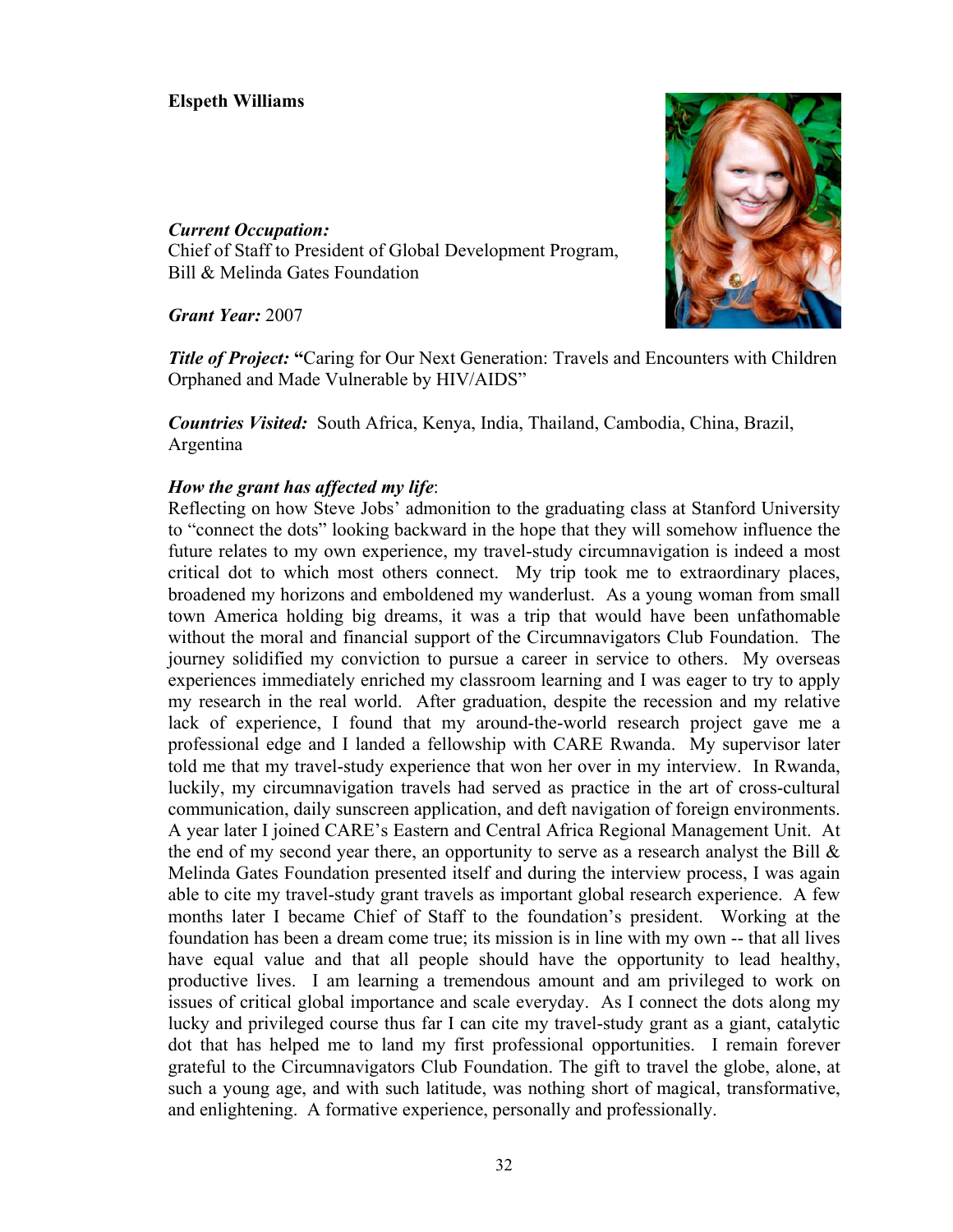**Ke Wu** 



*Current Occupation:* High School Chemistry Teacher as a Teach for America Corps Member

*Grant Year:* 2008

*Title of Project:* "Pedagogical Approaches towards Socially and Economically Disadvantaged Children: An Analysis of Education-based Non-Governmental Organizations Around the World"

*Countries visited:* Peru, Romania, Tanzania, Mongolia, and India

# *How the grant has affected my life:*

My circumnavigation deepened my passion for educational development and transformed my perspective on global realities. Having seen and experienced the lives of children abroad, I was convinced of the power within education to overcome deep poverty. Though I was impressed by the innovation and dedication at each organization I visited, I realized that the systemic problem cannot and will not be eradicated without a larger force. I came home from the trip shifting my entire life's course in service of children everywhere. I want to understand, find, and eventually develop education solutions, which has led to my current occupation: a high school chemistry teacher in south central Los Angeles. Documenting and comparing inequities abroad eventually led me to dig deeper back home in the United States. At the time, I did not fully understand the extent to which our own education system deeply underserved the most disadvantaged communities. Joining the Teach for America Corps was the next logical step to mapping out the issues that affect our country. I am now wiser and more attune with the grave gap existent in our education system: there are students in high school still unable to perform basic arithmetic operations and unable to write beyond what is considered an early elementary level. These problems need solutions and point to serious flaws in the system. In the future, I intend to take all my experiences into an arena where I may affect a larger sphere of influence. I gained immense perspective on my circumnavigation trip, a unique one that I could not holistically create through the lens of books, accounts, and pictures.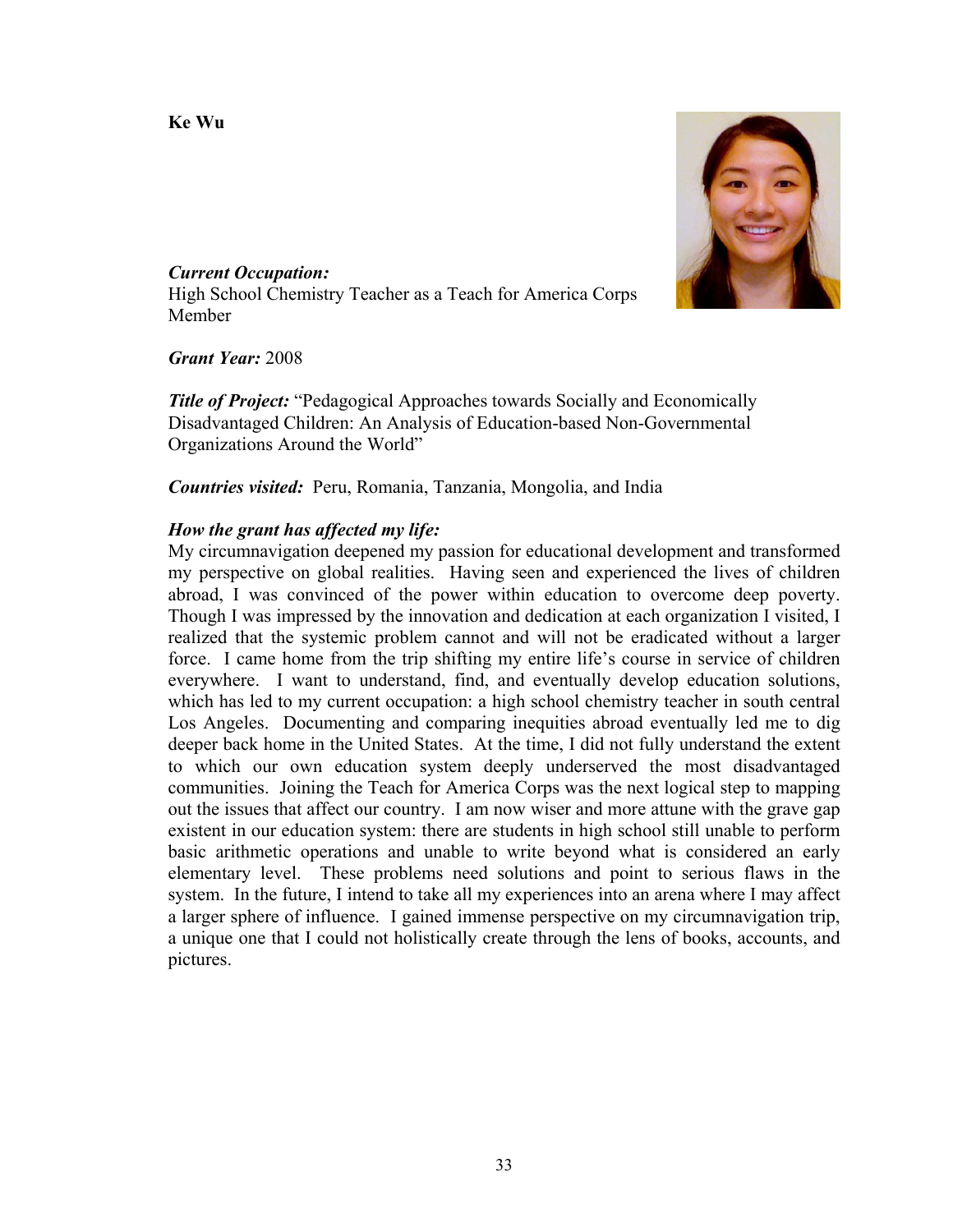# **Grayson McClure Badgley**

*Current Occupation:*  Statistician at entrepreneurial company

*Grant Year:* 2008

*Title of Project:* "Small Scale Wind Energy Production for the Sustainable Development of Island Nations"

*Countries Visited:* Cook Islands, France, Germany, Maldives, New Zealand, Philippines, Singapore, Spain (Canary Islands), Taiwan, United Kingdom

#### *How the grant has affected my life:*

Receiving the Circumnavigators Club Foundation Raymond Dinsmore Fellowship has allowed me to pursue both my academic interests and my love for travel. Academically, the research I conducted on my around-the-world travels earned me a place in the University of Oxford's Environmental Change and Management master's program. While my research interests have gravitated toward the physical sciences, my summer spent chasing wind turbines around the globe kicked it all off. I graduated from Oxford in September 2010, after which I took a research position at NASA's Jet Propulsion Lab in Los Angeles. Most recently, I relocated to San Francisco where I am working as a statistician for a small start-up. We are doing well and with any luck I will have the fortune to help open new offices across the globe in the coming years. The past few years have also afforded ample opportunity for travel. I spent two field seasons in Belize, conducting research on Maya agriculture with a team based out the D.C. area. I also traveled throughout Europe with my Oxford cohort. We spent a wonderful week biking through Belgium and two weeks outside of Rome after our exams. We've tentatively scheduled a reunion next summer canoe tripping through Canada's Algonquin Park.

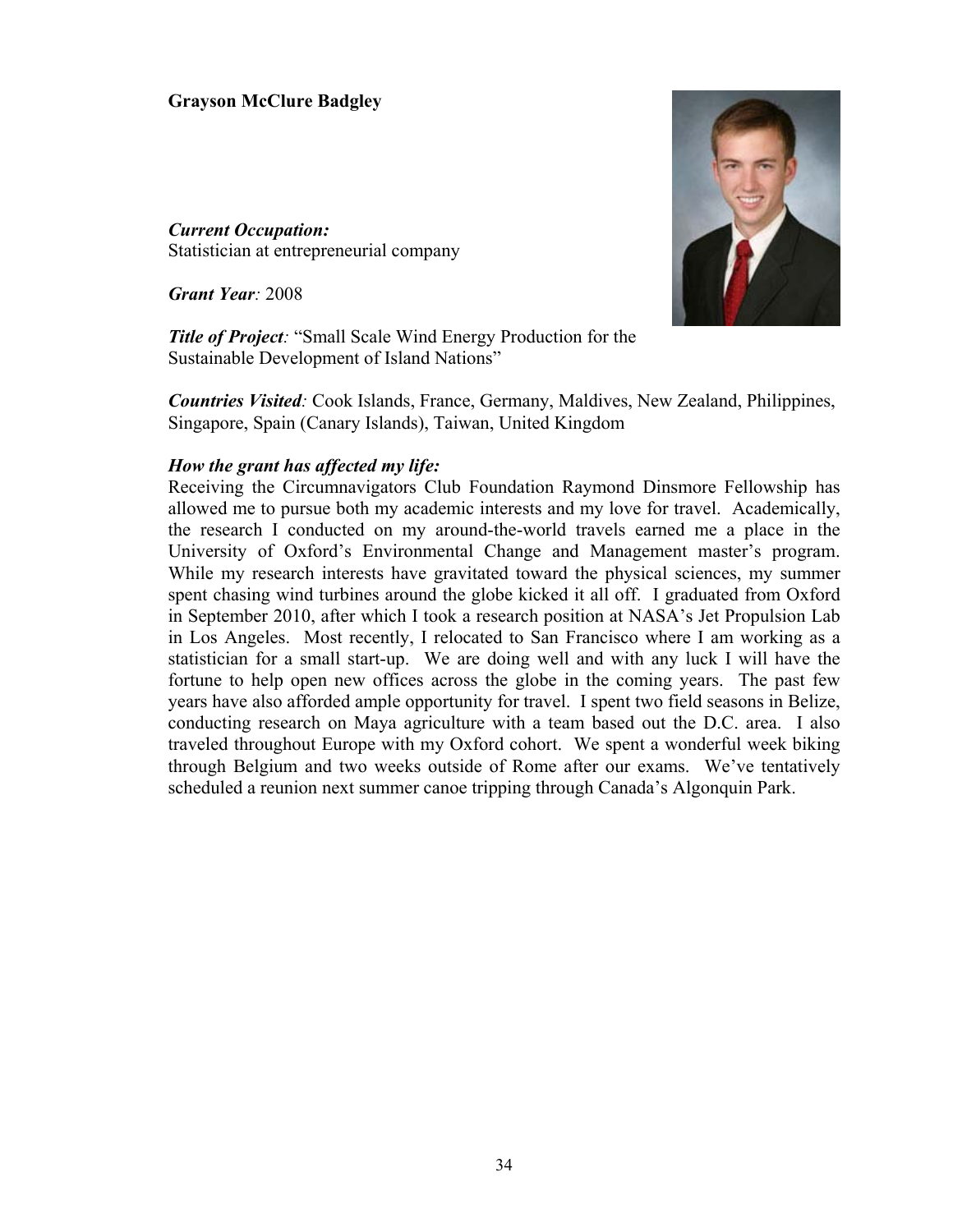### **Jefferson (Mac) Steele**

*Current Occupation:* Investment Associate, Bridgewater Associates

*Grant Year:* 2009

*Title of Project:* "A Race to the Bottom? Understanding the Impact of IT Enabled Services in Less Developed Countries"



*Countries Visited:* Czech Republic, Hungary, Egypt, India, Singapore, China

#### *How the grant has affected my life:*

The opportunity afforded to me by the Circumnavigators Club Foundation has affected my life in a number of ways. First and foremost, the research trip stoked my curiosity in development economics and emerging markets. The experiences I had while traveling underscored the importance of first-hand experience in understanding new parts of the world. While statistics and reports provide invaluable information about any country, there is a limit on the level of understanding one can obtain without actually being there. Though it is difficult for me to put my finger on it exactly, the casual conversations I had with rickshaw drivers and wanderings through new Chinese construction zones were amazing learning opportunities. I felt a fleeting sense of what motivated people to work so hard, which is the most important dynamic to understand in any economic inquiry. Second, I learned a great deal about myself that has made me more confident to take on new challenges. Whether it is an improved ability to talk to strangers (which one hones quickly when alone overseas) or better haggling skills, I owe much of this to my circumnavigation. More than anything, I owe a profound sense of wanderlust and desire for adventure. I hope to continue exploring and visiting new places. As most who have been as fortunate as me to travel will agree, once you glimpse a new part of the world, the more you realize there is to see. Immediately after graduation, I traveled to China to meet with manufacturers about a potential consumer product that I had worked on with some fellow students during my senior year at Princeton. My experience during my circumnavigation made for a much more productive trip as I was able to leverage some of my previous contacts. I was also able to reunite with some of the kind hosts I had stayed with during my travel. Although the product didn't end up taking off, it was a great experience and furthered my desire to work with (and in) less developed countries. After returning from China, I began working at Bridgewater Associates as an Investment Associate focused on emerging markets research. Though I spend much of my time looking at statistics, I remember the valuable lesson that there is a great deal I don't know about the world and that it would be dangerous and stupid to think I can fully understand what is going on without being there. As I learned while researching, even being there can make the world seem all the more complex. I split my time between New York City and Westport, CT though I aspire to travel again in the near future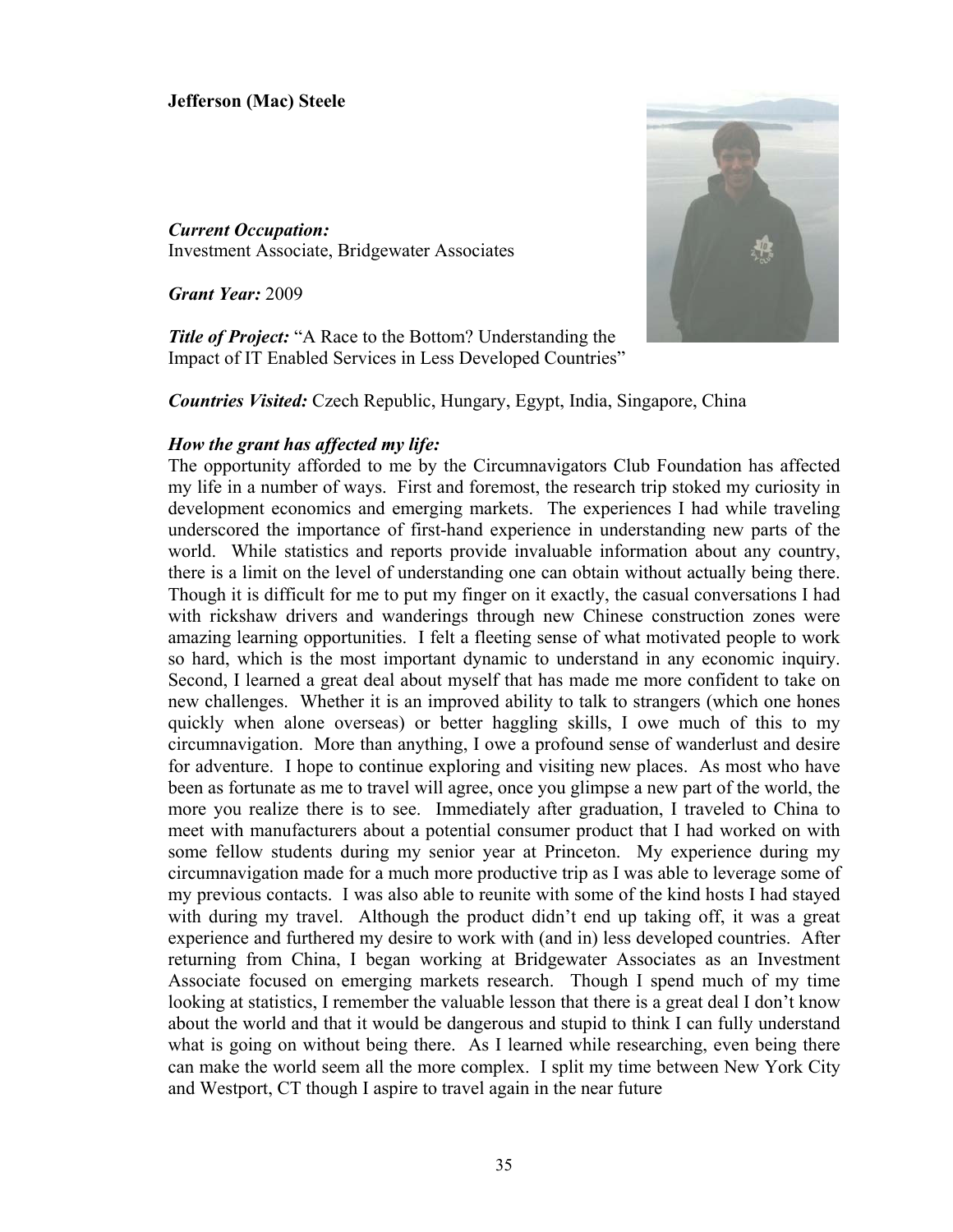#### **Sabala Baskar**

*Current Occupation:*  Analyst, U.S. Government

*Grant Year:* 2009



*Title of Project:* "Forgive and Forget? A Comparative Study of Post-Conflict Reconciliation"

*Countries Visited:* Thailand, India, South Africa, Rwanda, Bosnia-Herzegovina, Northern Ireland

# *How the grant has affected my life::*

After completing my circumnavigation in the summer of 2009, I entered my senior year at Georgetown University. As part of the 5-year joint-degree program, I also started graduate school in the Security Studies Program. Outside of class I interned at the State Department within the Bureau of South and Central Asian Affairs. I also had the chance to work as a Junior Fellow at the Institute for the Study of Diplomacy, where I collaborated with Ambassador Howard Schaffer to research U.S.-Sri Lankan relations regarding the issue of human rights. I graduated with a B.S. in Foreign Service in May 2010 and then spent two weeks backpacking in Europe with my college roommates. We visited Ireland, France, and Italy. I returned home for about a week before jetting off to south India, where I spent the rest of the summer teaching at the Shanti Bhavan Children's Project. My main subjects were history, civics, and dance. That fall, I returned to Georgetown to continue with graduate school. While trying to decide on a thesis topic, I kept reminiscing about my wonderful experience as a Circumnavigators Foundation Scholar, and thought it would be fascinating to study ethnic war from another angle. This time I focused on the following research question: *Under what geographic, demographic, and military conditions is territorial partition more likely to prevent war recurrence between ethnic groups?* To answer this question I conducted a qualitative case study of four post-World War II partitions: India/Pakistan (1947), Azerbaijan/Nagorno-Karabakh (1994), Cyprus/Turkish Republic of Northern Cyprus (1974), and Moldova/Transnistria (1992). My general finding was that territorial partition is more likely to prevent war recurrence between ethnic groups if it is done in a way that actually makes both groups feel more secure (i.e. if it creates a "complete" demographic and territorial separation, defensible borders, and a balance of material power between successor states). After graduating with my Masters in May 2011, I spent the summer visiting various family members around the U.S. as well as in India. I returned to D.C. this August to start my new job as an analyst for the U.S. Government. As you know, the traditional Circumnavigators closing is "Luck to You!", and while more than two years have passed since my trip around the globe, whenever I reflect back on that experience I still feel like the luckiest girl in the world.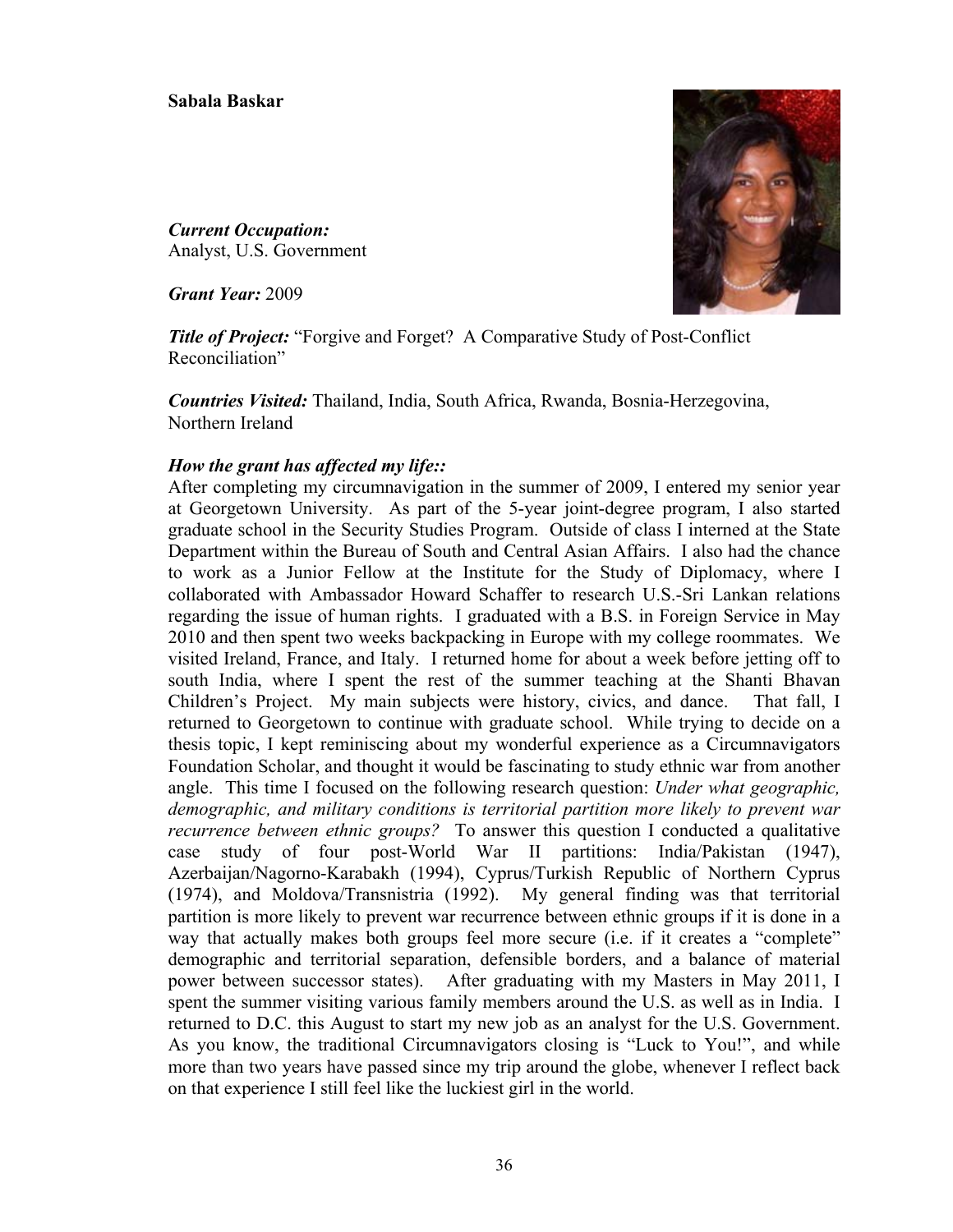# **Grant Blumberg**



*Current Occupation:*  Teaching for Kaplan TestPrep and attending the University of Miami

*Grant Year:* 2010

**Title of Project:** "Waiting for the Doctor: A Multi-country Investigation into Inequalities in Healthcare Availability and Treatment for Historically Underserved Groups"

*Countries Visited*: New Zealand, Australia, India, South Africa, France, Switzerland, Peru

# *How the grant has affected my life:*

This opportunity was truly a once in a lifetime chance to learn about my topic, myself, and the people of the countries I visited. I was, and continue to be, blown away by the generosity, honesty, honor, and general personable nature of the people I met across the world. I had the chance to really delve into healthcare for the discriminated, and see how their lives have been changes with recent efforts to modernize and streamline health systems. It was amazing to see the progress being made in places such as New Zealand, and absolutely daunting to see the distance still to go to reach equality in places such as South Africa, India, and Peru. The circumnavigation was an excellent time for introspection, as I would imagine most solo trips around the world are, and indeed I learned a great deal about myself. I learned to be truly self-reliant, to trust in the kindness of strangers, and to understand at a basic level that, no matter the trial or triviality, the process will work itself out. Since my trip, I have decided to take an extra year of undergraduate study at the University of Miami, further honing my skills and knowledge base in international relations and political science (as well as business law, Spanish, German, and Portuguese) in a an effort to be completely prepared for graduate school and law school next year. Over the next several years I hope to obtain both a law degree and a master's of public administration, hopefully in international development. It is my hope to use what I have learned and apply it in areas of the world in need of reorganization of their health sectors to better suit the needs of the poor, indigenous, and immigrant populations. While I will admit to some amount of nervousness, I cannot help but feel a certain sense of confidence alongside it, which I must attribute to the Circumnavigators Club and the opportunity all of you gave to me. I cannot thank you enough.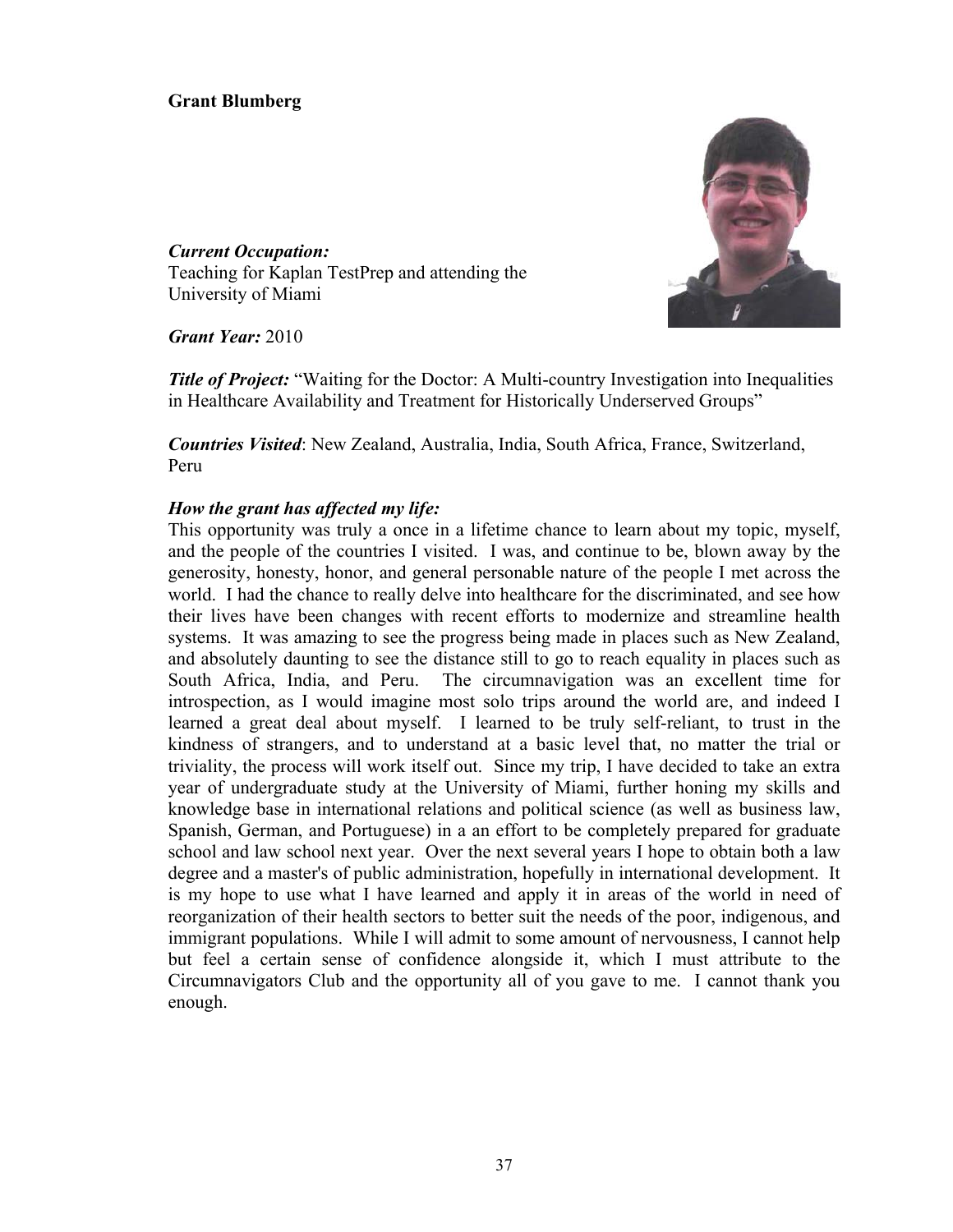**Meixi Ng**



*Current Occupation*: Advisor and Researcher, Secretariat of Public Education/Mexican Ministry of Education, in the Integral Strategy to Improve Academic Achievement Princeton in Latin America Fellow in México 2011-2012

*Grant Year:* 2010

*Title of Project:* "The Transformative Power of Schools and Communities: A Global Look at the role of Classroom and Community Processes in Social Justice Schools"

*Countries Visited:* Guatemala, Perú, Singapore, Thailand, Ghana, France

# *How the grant has affected my life:*

How could I ever forget the summer of 2010? Almost every day, I think about last summer. I think about all the schools I visited; I think about the people I met; I think about the precious lessons that I took away and how to apply them in new contexts, in new cultures. That's when you know a summer is unforgettable. I grew so much during those three months travelling the globe, and I believe the growing has not stopped. Since then, so many doors have opened for me – my trip around the world sparked off a journey that still continues today, a journey that would otherwise not have been possible without the vision and support of the Circumnavigators Club. Because of you, I met people during my trip whose wisdom and insight changed my perspectives on education, taught me to value human life and helped me redefine what "success" means for schools around the world. Aside from these insights, the Circumnavigator trip last summer opened so many more opportunities to lead, serve and be a part of education reform. Today, I work with schools all around Mexico with Redes de Tutoría (formerly Conviviencia Educativa) with a Princeton in Latin America fellowship. I am working with the Integral Strategy to Improve Academic Achievement (or EIMLE for it Spanish abbreviation) which is implementing a radical shift in the way lessons are conducted in the classroom: teaching in tutorial relationships, or "relación tutora." We work with the worst 9,000 schools throughout the country, changing communities from inside the classroom, inside the school, and bringing the joy of learning back to schools.